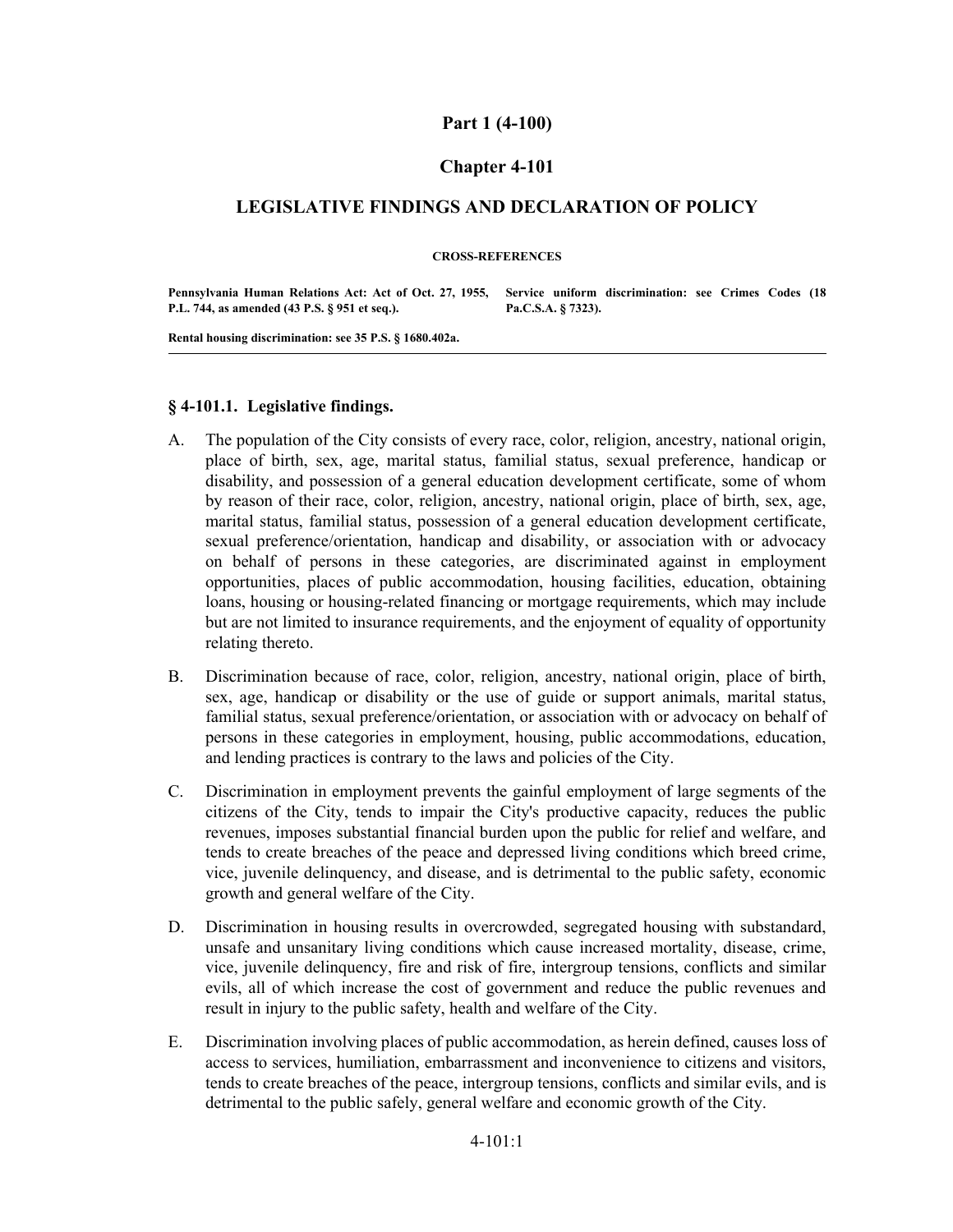- Discrimination in educational institutions precludes equality of educational opportunities for all students, whether personally experienced by them or when observed being practiced by others. It is recognized, however, that there is a fundamental American right for members of various religious faiths to establish and maintain educational institutions exclusively or primarily for students of their own religious faith. In such institutions, students should have equal opportunity to attend therein and participate without discrimination because of race, color, ancestry, national origin, place of birth, sex, handicap or disability or the use of guide or support animals, marital status, familial status, general education development certificate, sexual preference/orientation, and age. F.
- Discrimination in lending or in other extensions of credit or in the terms or conditions of credit by lending institutions denies persons the opportunity to fulfill and maintain their economic well-being. G.

### **§ 4-101.2. Discrimination prohibited.**

- It is hereby declared to be the policy of the City, in the exercise of its powers for the protection of the public safety and the general welfare, for the maintenance of peace and good government and for the promotion of the City's trade, commerce and manufacture, to promote the right and opportunity of all persons to participate in the social, cultural, recreational, and economic life of the City and to assure equal opportunity for all persons in employment, housing, public accommodations, education, and obtaining loans and extensions of credit, free from discrimination because of race, color, religion, ancestry, national origin, place of birth, sex, handicap or disability or the use of guide or support animals, marital status, familial status, sexual preference/orientation, or age or association with or advocacy on behalf of any group protected by this code. A.
- To accomplish these goals it shall be the public policy of the City to prohibit discrimination because of race, color, religion, ancestry, national origin, place of birth, sex, handicap or disability or the use of guide or support animals, marital status, familial status, sexual preference/orientation or age or association with or advocacy on behalf of any group protected by this code in areas relating to employment, housing, public accommodations, education and lending practices. B.

### **§ 4-101.3. Liberal construction.**

This code shall be deemed remedial and shall be liberally construed so as to effectuate its spirit and intent.

### **§ 4-101.4. Scope and application.**

This code applies to discriminatory practices including but not limited to discrimination in employment, housing, public accommodations, education, and lending which occur within the territorial limits of the City and to employment contracted for, performed or to be performed within these limits, or by those contracting with the City, and also applies to any county or governmental subdivision in Dauphin, Cumberland and Perry Counties which by majority vote of the proper body adopts this code or elects to be covered by its terms.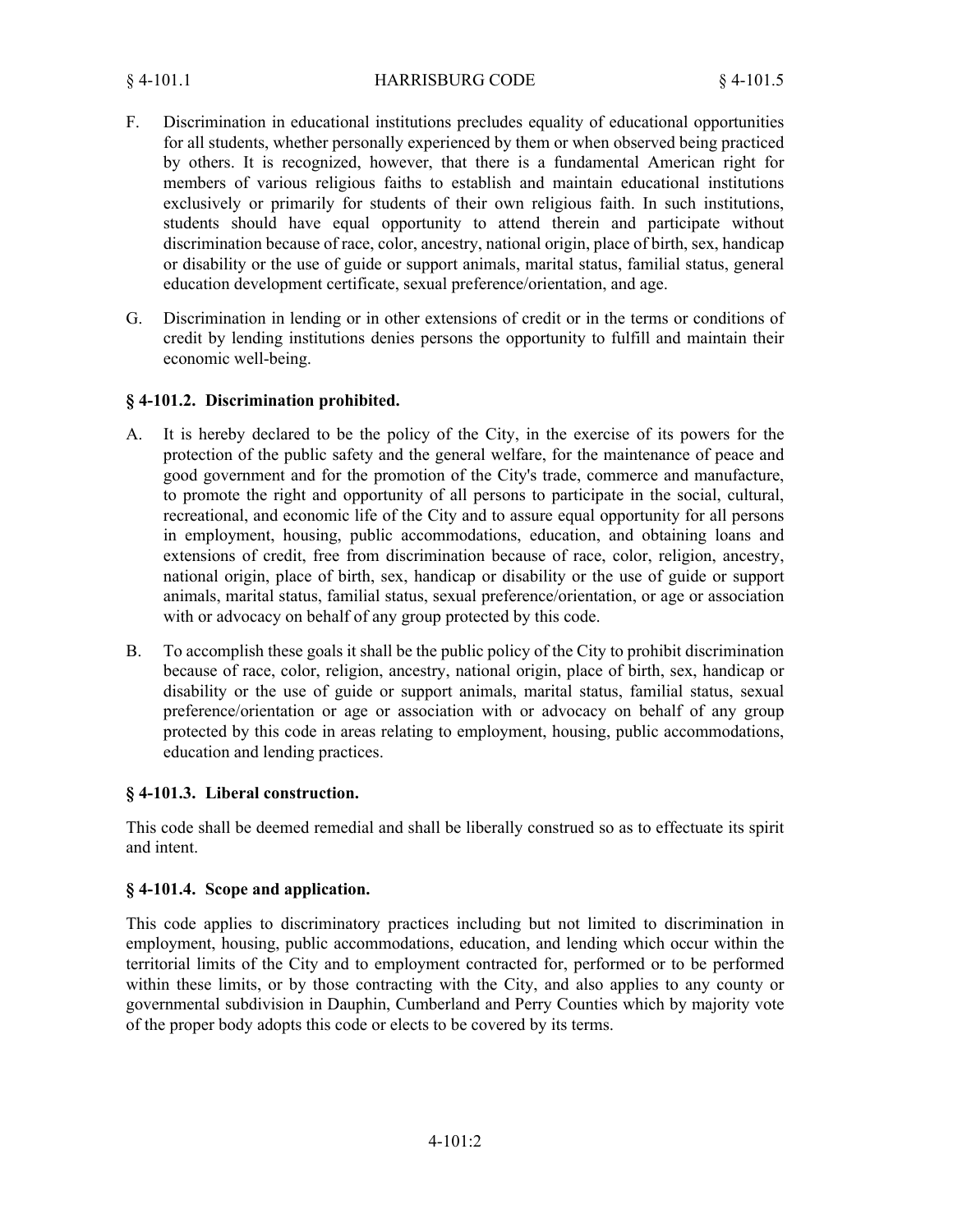# **§ 4-101.5. Interpretation.**

Nothing in this code shall be deemed to repeal or supersede any of the provisions of any existing or hereafter adopted City ordinance, City charter or any law of this commonwealth relating to discrimination. However, if the complainant institutes any other action based on such grievance without resorting to the procedure provided in this code, such complainant may not subsequently resort to the procedures herein. In the event of a conflict between the interpretation of this code and the interpretation of a similar provision contained in any state law, the interpretation of the provision in the state law shall apply.

# **§ 4-101.6. Definitions.**

As used in this code, the following terms shall have the meanings indicated, unless a different meaning clearly appears from the context. Any word not defined herein shall have the definition contained in the glossary, Chapter 1-302, or the ordinary dictionary definition.

ACCESSIBLE — Being in compliance with the applicable standards set forth in the following:**[Added 12-11-2007 by Ord. No. 31-2007]**

- A. The Fair Housing Act (Public Law 90-284, 42 U.S.C. § 3601 et seq.).
- The Americans with Disabilities Act of 1990 (Public Law 101-336, 42 U.S.C. § 12101 et seq.). B.
- The act of September 1, 1965 (Public Law 459, No. 235), titled, as amended, "An Act Requiring That Certain Buildings and Facilities Adhere To Certain Principles, Standards, and Specifications To Make the Same Accessible To and Usable by Persons With Physical Handicaps, and Providing For Enforcement."**<sup>1</sup>** C.

ADVERTISEMENT or ADVERTISING — Any advertisement and any similar written, printed, taped or broadcasted communication, notice, statement or the like which is disseminated (whether published, printed, circulated, issued, displayed, posted or mailed) for the purpose of promoting housing activity, including but not limited to rentals, leases, and sales.**[Added 12-11-2007 by Ord. No. 31-2007]**

ADVERTISER — Any person who places, publishes, broadcasts, or similarly causes to be disseminated by any other means an advertisement or advertising as defined in this section.**[Added 12-11-2007 by Ord. No. 31-2007]**

ADVOCACY — The advancement or assertion, not otherwise unlawful, whether written or oral, of rights protected under this code.

AGE — Person 40 years of age or older and shall also include any other person so protected by further amendment to the Federal Age Discrimination in Employment Act.**<sup>2</sup> [Amended 12-11-2007 by Ord. No. 31-2007]**

AGGRIEVED PERSON — Any person who claims to be injured or believes that he/she will be injured by a discriminatory practice.

ASSOCIATION WITH — Any affiliation or perceived affiliation, formal or informal, by occupancy, proximity or advocacy with or on behalf of any of the groups protected under this code.

**<sup>1.</sup> Editor's Note: See now 35 P.S. § 7210.102 et seq.**

**<sup>2.</sup> Editor's Note: See 29 U.S.C. § 621 et seq.**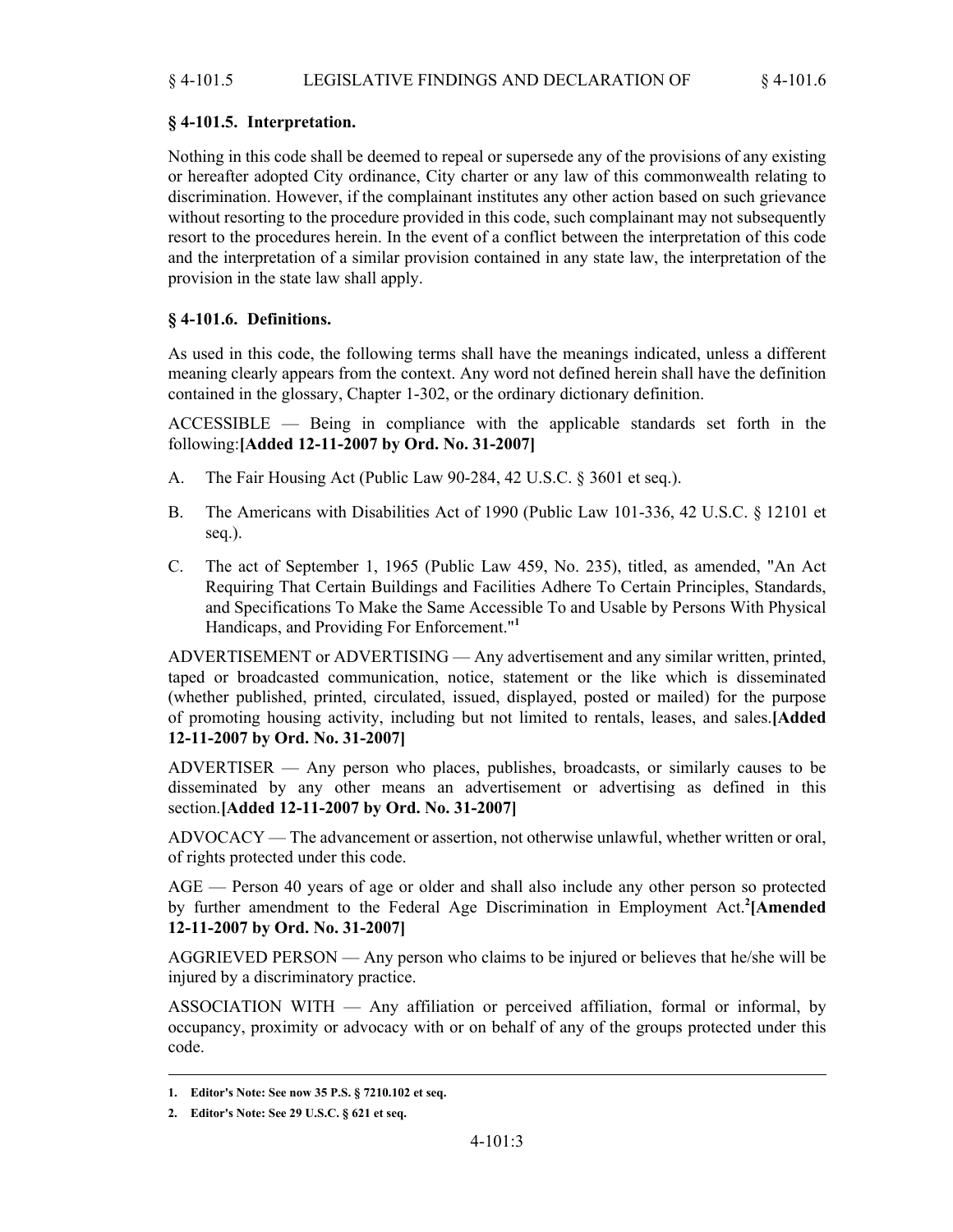BONA FIDE OCCUPATIONAL QUALIFICATION — An employment qualification that is reasonably necessary to the essence of the normal operation of a particular business enterprise. The concept is to be construed narrowly in substantial conformity with the interpretation of Title VII of the Civil Rights Act of 1964.

COMMERCIAL PROPERTY — Any building, structure or other facility, or portion thereof, which is used, occupied or intended, arranged, designed, or designated to be used or occupied for the purpose of operating a business, an office, a factory, or public accommodation and any vacant land which is offered for sale or lease or is held, intended or designated for the purpose of constructing or locating thereon any such building, facility, business, or public accommodation.

COMMISSION — The Harrisburg Human Relations Commission created by this code.

COMPLAINANT — Any person, including the Commission, who files a complaint pursuant to this code.

CONCILIATION — Any process which affords the opportunity to resolve the issues raised by either the complaint or the investigation of a complaint through informal negotiations involving the complainant, the respondent and the Commission.

CONCILIATION AGREEMENT — Any resolution of the issues through the conciliation process. All conciliation agreements must be in writing and signed by the respondent and the complainant and approved by the Commission in order to take effect.

DISCRIMINATE or DISCRIMINATION — Any act or omission, whether actually performed, attempted, or intended, which has been declared to be unlawful under this code, or any actual, attempted or intended difference in treatment based on race, color, religion, ancestry, national origin, place of birth, sex, age, handicap or disability or the use of guide or support animals, marital status, familial status, general education development certificate (GED), or sexual preference/orientation, unless otherwise specifically provided, or any actual or attempted difference in treatment based on an individual's association with or advocacy on behalf of any of the groups protected under this code. The word "discriminate" or "discrimination" also includes any acts, activities or any act or omission intended or attempting to segregate any of the groups protected under this code.

EDUCATIONAL INSTITUTION — Any institution which accepts or solicits individuals to engage in the learning process, such as day-care centers, nursery schools, kindergartens, primary and secondary schools, high schools, academies, extension schools, camps, or any secretarial, business, vocational or trade school of post-secondary grade which is subject to the visitation, examination or inspection, or is or may be licensed, by the Commonwealth Department of Education, including any post-secondary school, college or university incorporated or chartered under any general law or special act of the General Assembly, except any religious or denominational educational institution as defined in this code.

EMPLOYER — Includes the City or any board, department, commission, authority, or school district thereof, or any person or any entity or organization employing four or more persons within the City. Contractors, subcontractors and independent contractors performing services within the City are also included under this definition. Any religious, fraternal, charitable, or sectarian corporation or association employing four or more persons and supported in whole or in part by government appropriations shall also be included under this definition. "Employer" does not include parents, spouse or children or any number of them. "Employer" does not include religious, fraternal, charitable, or sectarian corporations or associations not supported by government appropriations. "Employment" does not include the employment of individuals in domestic services.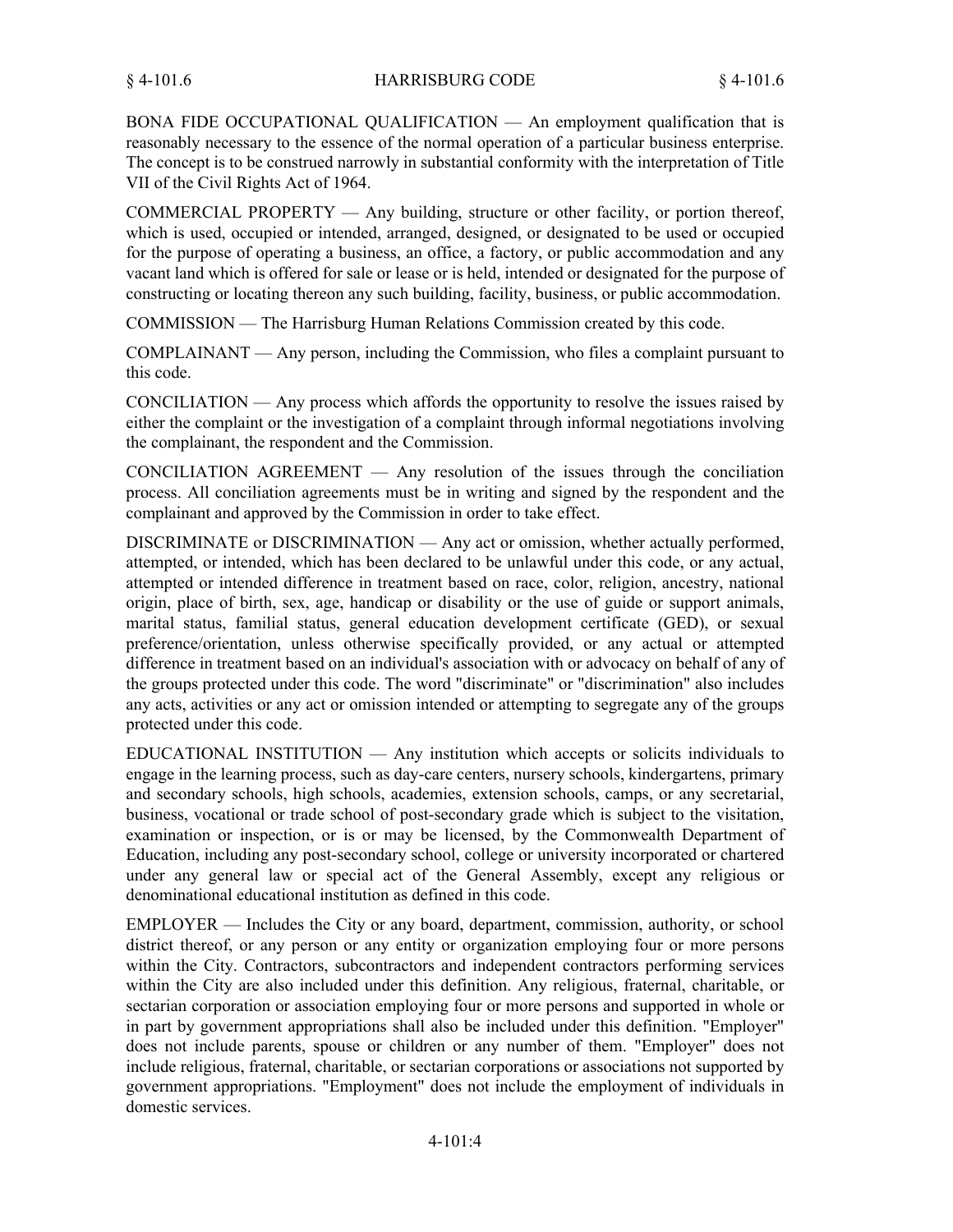EMPLOYMENT AGENCY — Any person regularly undertaking, with or without compensation, to procure, recruit, refer or place employees.

FAMILIAL STATUS — One or more individuals who have not attained the age of 18 years being domiciled with a parent or another person having legal custody of such individual or individuals or the designee of such parent or other person having such custody, with the written permission of such parent or other person. The protection afforded against discrimination on the basis of familial status shall apply to any person who is pregnant or is in the process of securing legal custody of any individual who has not attained the age of 18 years. The protection afforded to familial status shall also include groups of handicapped individuals, who may or may not be related, joining together in functioning household units, provided that such units are not separate apartments, who, if necessary, may require rehabilitation services, counseling, care, supervision, and therapy.

GED — General education development certificate.

HANDICAP or DISABILITY — Any actual, perceived, recorded, or assumed mental or physical impairment which significantly limits one or more of such person's major life activities and those who are currently recovering from drug or alcohol addiction. The phrase does not include persons currently using illegal substances. The phrase does include:**[Amended 12-11-2007 by Ord. No. 31-2007]**

- A. Those who use guide or support animals; and
- Any individuals who live with or care for or are otherwise associated with an individual who is handicapped or disabled. B.

## HOUSING ACCOMMODATION or DWELLING — **[Amended 12-11-2007 by Ord. No. 31-2007]**

- Any building, structure or facility, or portion thereof, which is used, occupied or intended, arranged or designed to be used as a residence or sleeping place of one or more individuals, groups or families, whether or not living independently of each other; and A.
- Any vacant land offered for sale or lease or held for the purposes of constructing or locating thereon any such building, structure, mobile home site or facility. B.

HOUSING FOR OLDER PERSONS — Housing provided under any federal or state program that the Secretary of the United States Department of Housing and Urban Development has determined is specifically designed and operated to assist elderly persons (as defined in the federal or state program), housing intended for and solely occupied by persons 62 years of age or older, or housing intended and operated for occupancy by at least one person 55 years of age or older per unit.**[Added 12-11-2007 by Ord. No. 31-2007]**

- In determining whether housing qualifies as "housing for older persons" under this definition, the Harrisburg Human Relations Commission's requirements shall include, but not be limited to, the following: A.
	- The existence of significant facilities and services specifically designed to meet the physical or social needs of older persons, or if the provision of such facilities and services is not practicable, that such housing is necessary to provide important housing opportunities for older persons; or (1)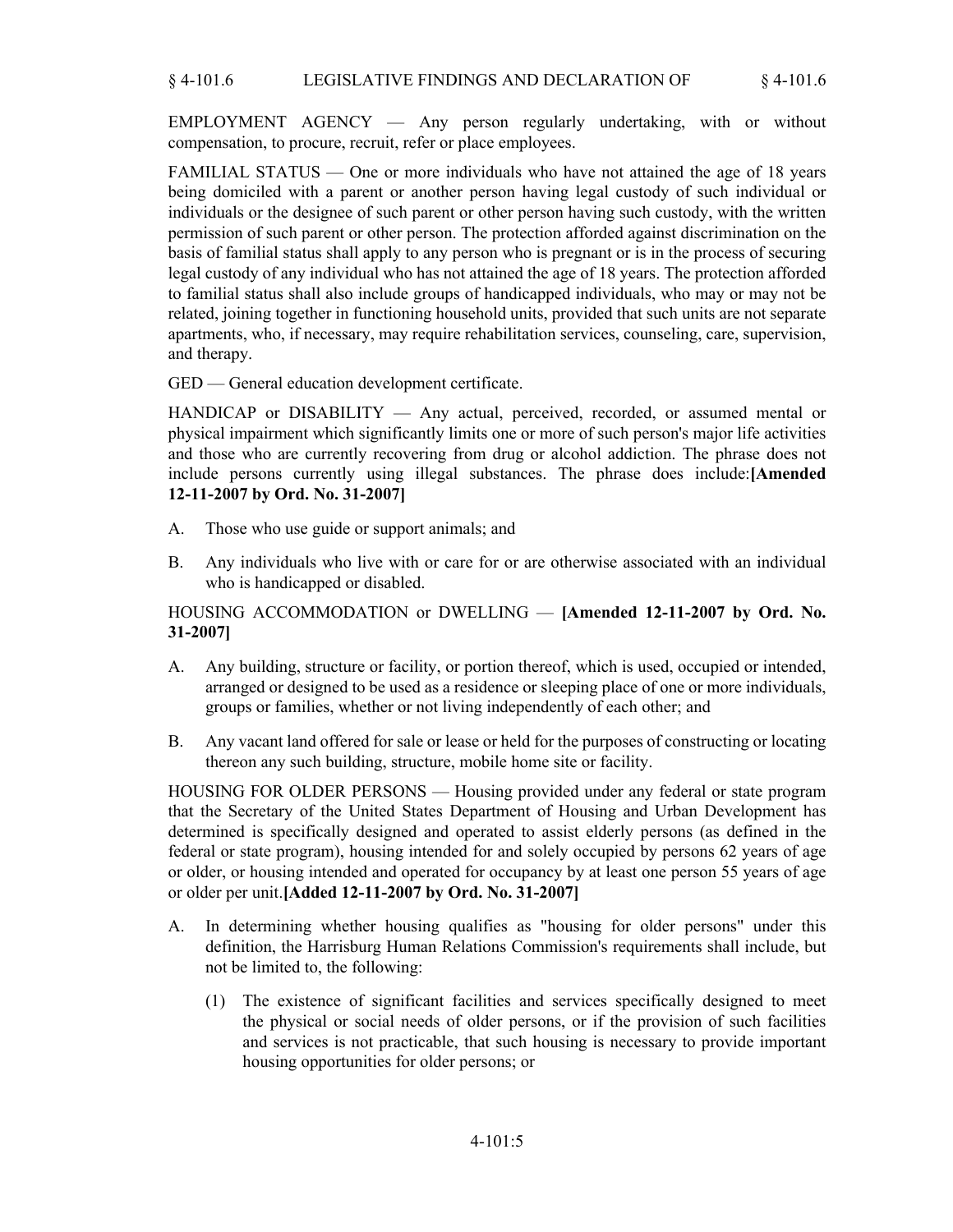- A requirement that at least 80% of the units are occupied by at least one person 55 (2) years of age or older per unit and the publication of, and adherence to, policies and procedures which demonstrate an intent by the owner or manager to provide housing for persons 55 years of age or older.
- Housing shall not fail to meet the requirements for older persons by reason of: B.
	- Persons residing in such housing as of the date of enactment of this code who do not (1) meet the age requirements of Subsection  $A(1)$  or  $(2)$ ; or
	- Being an unoccupied unit, provided that such units are reserved for occupancy by (2) persons who meet the age requirements in Subsection A(1) or (2).

INDEPENDENT CONTRACTOR — Any person who is subject to the provisions governing any of the professions and occupations regulated by state licensing laws enforced by the Bureau of Professional and Occupational Affairs in the Department of State or is included in the Fair Housing Act (42 U.S.C. § 3601 et seq., Public Law 90-284).**[Added 12-11-2007 by Ord. No. 31-2007]**

LABOR ORGANIZATION — Any group or association which exists for the purpose in whole or in part of collective bargaining or in dealing with employers concerning grievances, terms or conditions of employment, or of other mutual aid or protection in relation to employment.

LENDING INSTITUTION — Any bank, insurance company, savings and loan association, or any organization engaged in making loans; any person or organization regularly engaged in the business of lending money, granting or extending credit or guaranteeing loans; and credit rating bureaus which supply information used to determine the eligibility for such loans or credit, including but not limited to real estate mortgages and financing or financing involving, using or otherwise relying upon real estate.

MARITAL STATUS — Includes:

- A. The presence or absence of a religiously or civilly recognized marital union;
- B. Single, divorced or separated status; or
- Any association of two or more adults unless otherwise illegal under established and reasonable occupancy requirements.  $C<sub>1</sub>$

NON-JOB-RELATED HANDICAP OR DISABILITY — As it relates to employment practices means any handicap or disability which does not substantially interfere with the ability to perform the essential functions of the position which a handicapped person applied for, is engaged in or has been engaged in. Uninsurability or increased cost of insurance under a group or employee insurance plan does not render a handicap or disability job-related.

OWNER — Includes any person or entity who is the owner, co-owner, lessee, sublessee, mortgagee, assignee, manager, agent, or any other person having an equitable or security interest in any housing accommodation or any person who otherwise has the authority to recommend or grant for consideration the right to use or occupy a housing accommodation. This definition shall include the City and its departments, boards, commissions and authorities.

PUBLIC ACCOMMODATION or PLACE OF PUBLIC ACCOMMODATION — Any place which is open and accepts or solicits the patronage of the general public, including but not limited to inns, taverns, resorts, places of recreation or amusement, hotels, motels, clinics,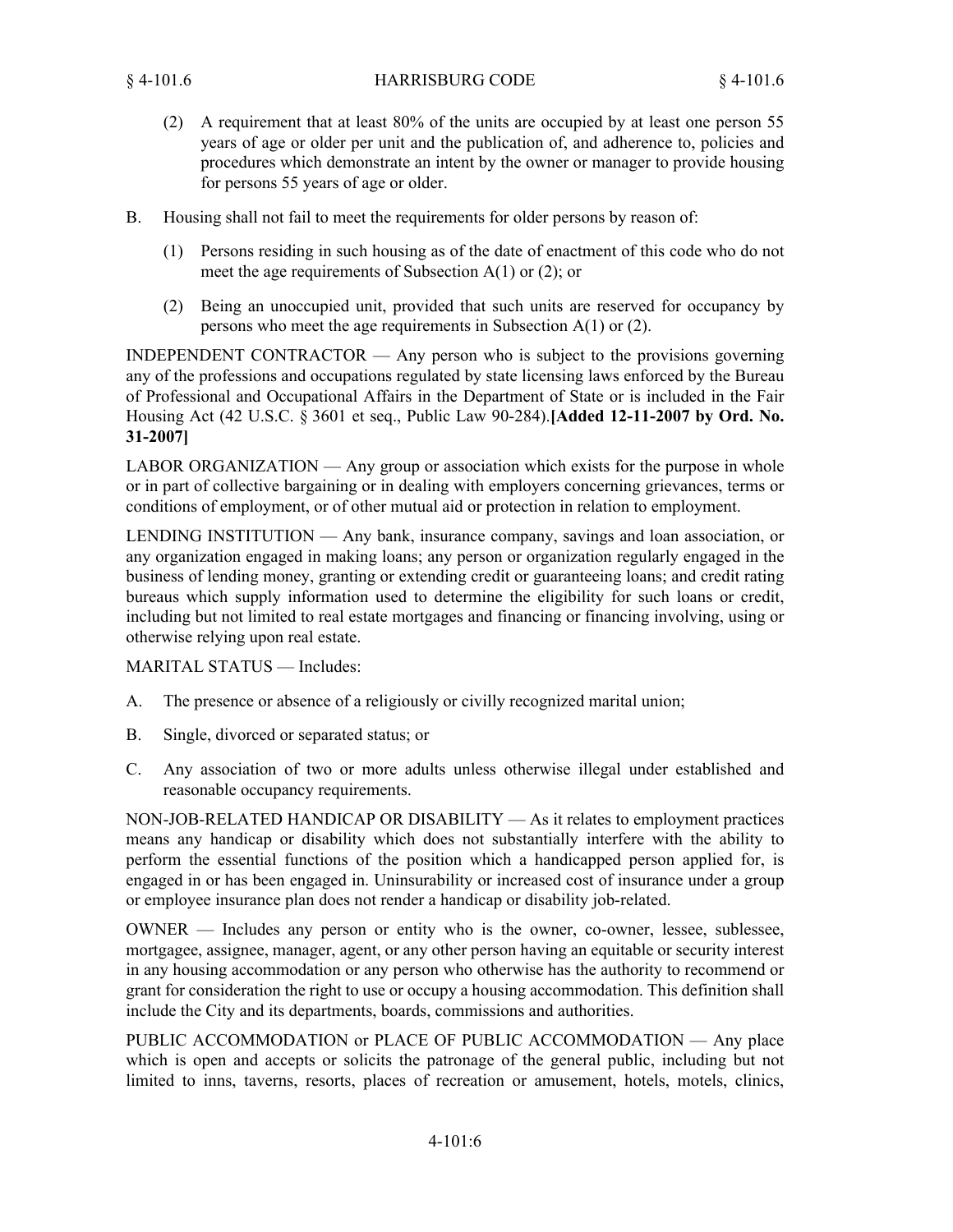hospitals, swimming pools, barbershops, beauty parlors, retail stores, parks, bowling alleys, gymnasiums, public libraries, and all governmental facilities.

REAL ESTATE BROKER — Any person, partnership, corporation or any other organization or association which sells, purchases, exchanges, rents, negotiates, or in any way grants for consideration the right to purchase, use or occupy a housing accommodation, or offers or attempts to negotiate the sale, purchase, exchange, or rental of the real property of another, including real estate salespersons or agents or any person employed by a real estate broker to perform or assist in the performance of such broker's business.

RELIGION — A person's religious creed or the practices or observances with which a person expresses a religious creed.

RELIGIOUS OR DENOMINATIONAL EDUCATIONAL INSTITUTION — Any educational institution which is operated, supervised, controlled, or sustained primarily by a religious, sectarian or denominational organization; or one which is stated by the parent church or denomination to be and is, in fact, officially related to it by being represented on the board of that institution from which it has received substantial financial assistance; and one which has certified, in writing, to the Commission that it is a religious or denominational educational **institution** 

RENT — Includes lease, sublease, let or otherwise grant for consideration the right to occupy premises not owned by the occupant.**[Amended 12-11-2007 by Ord. No. 31-2007]**

RESPONDENT — Any person or entity accused in a complaint of violating the provisions of this code or any other person or entity identified in the course of investigation.

SEX — The gender, male or female, of a person, including those persons who are changing or have changed their sex.

SEXUAL PREFERENCE/ORIENTATION — Male or female homosexuality, heterosexuality and bisexuality, by preference, practiced or as perceived by others.

STUDENT — Any person seeking admission to or in attendance at a school or educational institution.

## **Chapter 4-103**

#### **HARRISBURG HUMAN RELATIONS COMMISSION**

#### **CROSS-REFERENCES**

**Pennsylvania Human Relations Act: Act of Oct. 27, 1955, Service uniform discrimination: see Crimes Code (18 P.L. 744, as amended (43 P.S. § 951 et seq.). Pa.C.S.A. § 7323).**

**Rental housing discrimination: see 35 P.S. § 1680.402a.**

#### **§ 4-103.1. Creation.**

There is hereby established the Harrisburg Human Relations Commission to administer, implement and enforce the provisions of this code.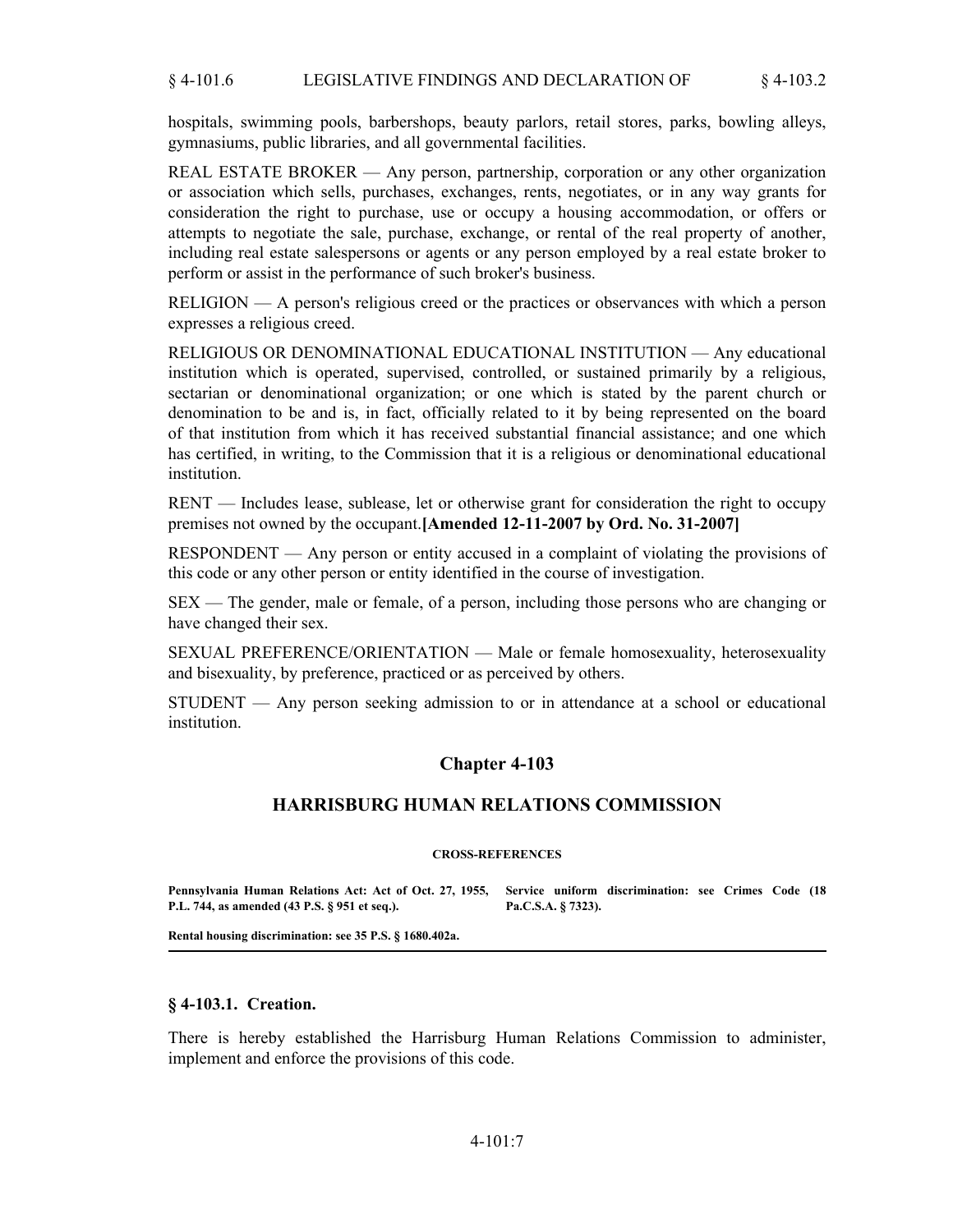## **§ 4-103.2. Appointment. [Amended 7-19-2000 by Ord. No. 20-2000]**

The Commission shall consist of nine members, eight of whom shall be appointed by the Mayor as provided below, and one of whom shall be appointed by City Council by resolution. The Mayor shall appoint or reappoint a Commissioner within 90 days of the occurrence of a vacancy or the expiration of a term of a member. If the Mayor does not act on a vacancy or expired term within 90 days, Council may appoint a person by resolution to fill such vacancy. Should the Council fail to make its appointment within 90 days of the occurrence of a vacancy or the expiration of the term of its member, the Mayor may nominate a citizen to fill the vacancy.

# **§ 4-103.3. Residency; terms of office.**

The Mayor shall, with the advice and consent of Council, appoint the members from a broadly representative cross section of the racial, ethnic and economic groups of the City. Members shall be residents of the City. Members may be reappointed. Persons appointed and qualified as Commissioners shall serve for a term of three years; provided, however, that in making the first appointments to the Commission three members shall be appointed for a term of one year each, three members shall be appointed for terms of two years each, and three members shall be appointed for terms of three years each.

## **§ 4-103.4. Officers.**

The Commission shall elect one of its members as Chairperson and may elect such other officers as it deems necessary. The Chairperson may, with the approval of the Commission, appoint such committees as may be necessary to carry out the powers and the duties of the Commission, and the Commission may authorize such committees to take any necessary action for the Commission.

# **§ 4-103.5. Rules and regulations.**

The Commission shall adopt such rules and regulations for its own organization, operations, and procedures as it deems necessary to administer, implement and enforce this code.

# **§ 4-103.6. Meetings.**

- The Commission shall hold at least 10 meetings in different months during each calendar year. Five members of the Commission shall constitute a quorum for the transaction of business, and a majority vote of those present at any meeting shall be sufficient for any official action taken by the Commission, except that approval of a majority of all members shall be required before any public hearing may be held. A.
- Commission members failing to attend three consecutive meetings shall forfeit their seats, unless the Chairperson of the Commission receives written notification from the member involved that the absence was due to personal illness or the death or illness of an immediate family member. Should any Commission member fail to attend three consecutive meetings without providing the notification set forth above, the Chairperson of the Commission (or the Executive Director, if the absent member is the Chairperson) shall notify the Mayor and the City Council of a vacancy on the Commission by virtue of said member's unauthorized absences. B.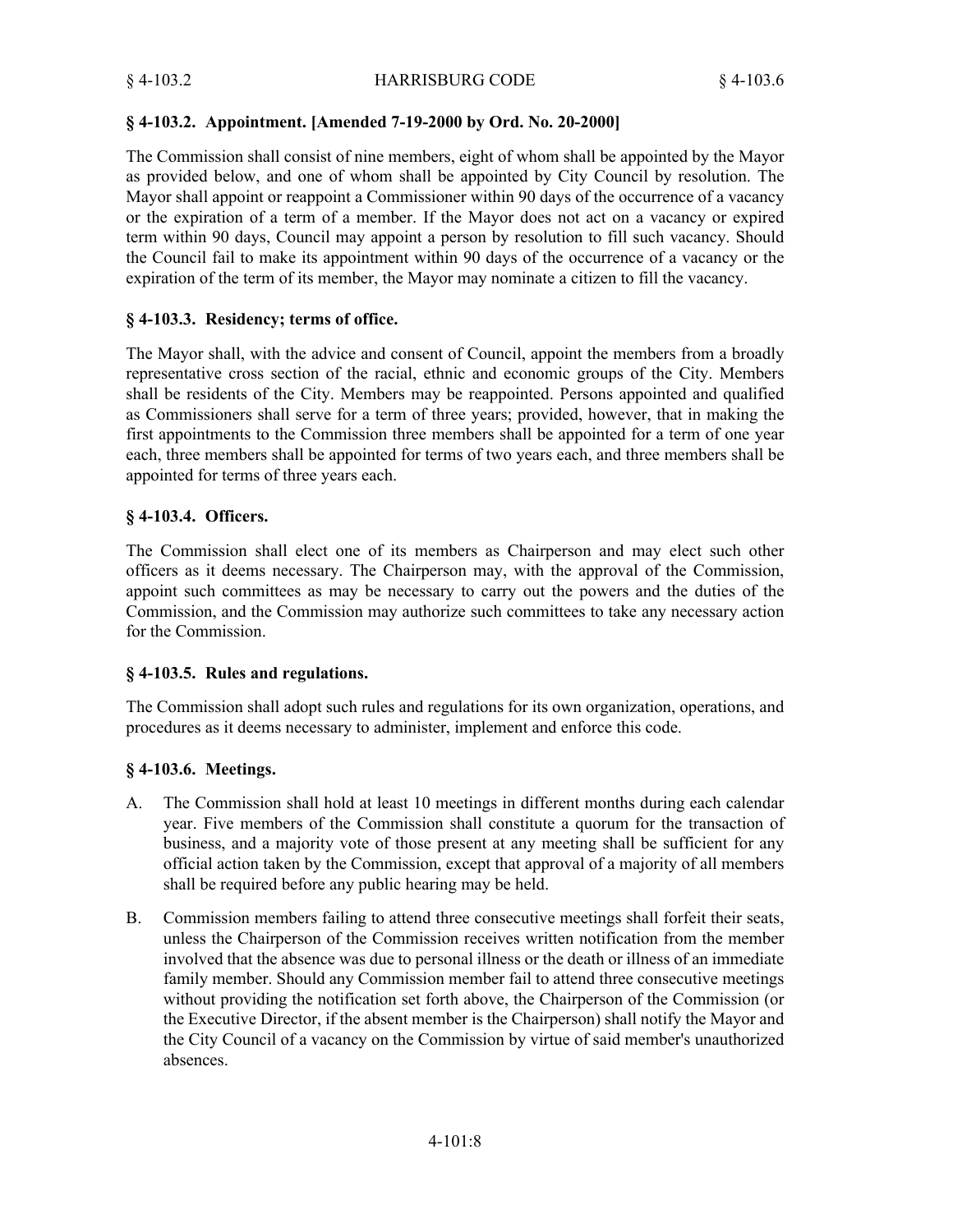### § 4-103.6 LEGISLATIVE FINDINGS AND DECLARATION OF § 4-103.8

C. When gathering for monthly meetings, the Commission shall comply with all commonwealth or local public notice requirements.

#### **§ 4-103.7. Compensation; reimbursement for expenses.**

The members of the Commission shall serve without compensation, but they may be reimbursed for all necessary expenses incurred in the performance of their duties in accordance with appropriations made by Council.

#### **§ 4-103.8. Powers and duties.**

The Human Relations Commission shall have the power and duty to:

- Initiate, receive and investigate charges of unlawful practices as set forth in this code and seek satisfactory adjustment of the same, including conciliation; A.
- Initiate or receive and investigate other complaints of discrimination against any person because of race, color, religion, ancestry, national origin, place of birth, sex, age, handicap or disability or the use of guide or support animals, marital status, familial status, general education development certificate (GED), or sexual preference/orientation and seek the satisfactory adjustment of such complaints, including conciliation; B.
- Certify to the City Solicitor or other appropriate public official(s) for such action as may be proper any complaint filed under this code which the Commission believes may constitute a violation of a law of the United States of America or the commonwealth; C.
- Issue subpoenas and subpoenas duces tecum, either at its instance or upon written application of any party to a proceeding, whenever necessary to compel the attendance of witnesses or to require the production for examination of any books, payrolls, personnel records, correspondence, documents, papers or any other evidence relating to any matter under investigation or in question before the Commission or any member thereof. The issuance of such subpoenas and subpoenas duces tecum at the instance of a party to the proceeding shall depend upon a showing of necessity therefor; D.
- Hold public hearings, subpoena witnesses and compel their attendance, administer oaths, take the testimony of any person under oath and, in connection therewith, require the production of evidence relating to any matter under investigation or any question before the Commission, make findings of fact, issue orders, publish findings of fact and orders and do all other things necessary and proper for the enforcement of this code. The Commission shall not be bound by the strict rules of evidence prevailing in the courts of law or equity. The testimony taken at the hearing shall be under oath and shall be transcribed; E.
- Hold an investigatory hearing on its own motion whenever any problem of racial discrimination or racial tension arises. The hearing may be public or private, and the Commission shall have the same powers provided in Subsection E hereof. The Commission shall gather all the facts from all the interested parties and make such recommendations as may be necessary. Should the recommendations of the Commission not be accepted within a reasonable time, the Commission may, with the consent of the majority of members, initiate a complaint based upon the findings resulting from the hearings, and thereafter the procedure shall be the same as if an individual complaint had been filed, or, if the Commission believes that federal or commonwealth law has been violated, it may refer the F.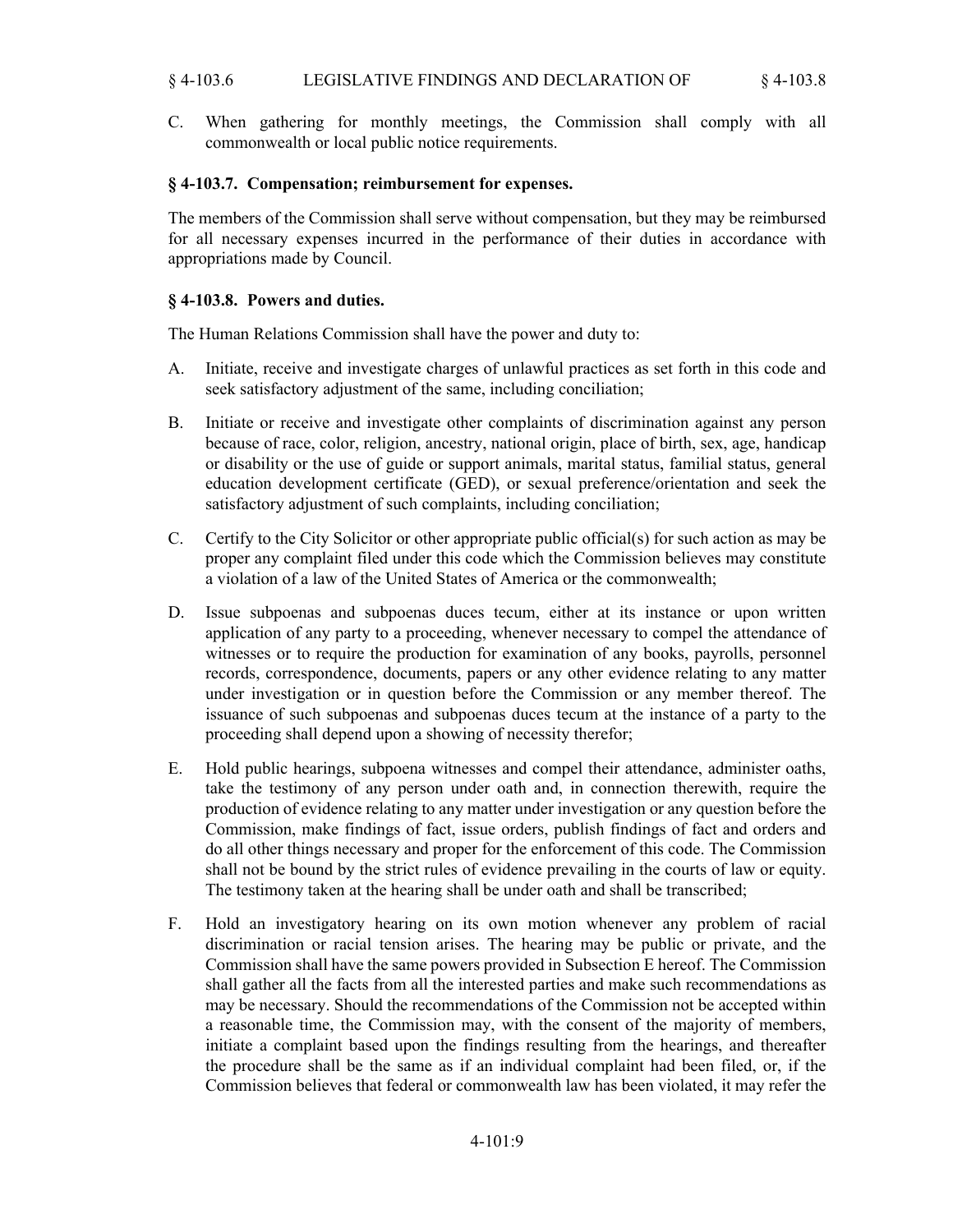matter to the City Solicitor or other appropriate public official for such action as may be proper;

- Institute and conduct education and other programs to promote the equal rights and opportunities of all persons, regardless of their race, color, religion, ancestry, national origin, place of birth, sex, age, handicap or disability or the use of guide or support animals, marital status, familial status, sexual preference/orientation, or GED, and to promote understanding among persons of different races, colors, religions, ancestries, national origins, or places of birth. In the performance of its duties, the Commission may cooperate with interested citizens, private agencies and agencies of the federal, commonwealth and local governments;**<sup>3</sup>** G.
- Issue publications, reports of investigation and research in the field of human relations and cooperate with and accept grants from public and private agencies, including foundations, agencies of the commonwealth and federal government, and colleges and universities engaged in similar research; H.
- Establish a program for the collection and dissemination of information designed to dispel rumors and halt their circulation and establish programs designed to increase communication between and eliminate prejudice among the various racial, religious and nationality groups; I.
- Appoint an Executive Director and such other employees and agents as it may deem necessary, fix their compensation within the limits provided by law and prescribe their duties; J.
- Assure and assist the enforcement of fair employment practices by persons contracting directly or indirectly with the City; K.
- Render from time to time, but not less than once a year, a written report of its activities and recommendations to the Mayor and to Council; and L.
- Adopt such rules and regulations as may be necessary to carry out the purposes and provisions of this code. M.

# **Chapter 4-105**

### **UNLAWFUL PRACTICES**

#### **CROSS-REFERENCES**

**Pennsylvania Human Relations Act: Act of Oct. 27, 1955, Service uniform discrimination: see Crimes Code (18 P.L. 744, as amended (43 P.S. § 951 et seq.). Pa.C.S.A. § 7323).**

**Rental housing discrimination: see 35 P.S. § 1680.402a.**

**3. Editor's Note: Amended at time of adoption of Code (see Ch. 1-303).**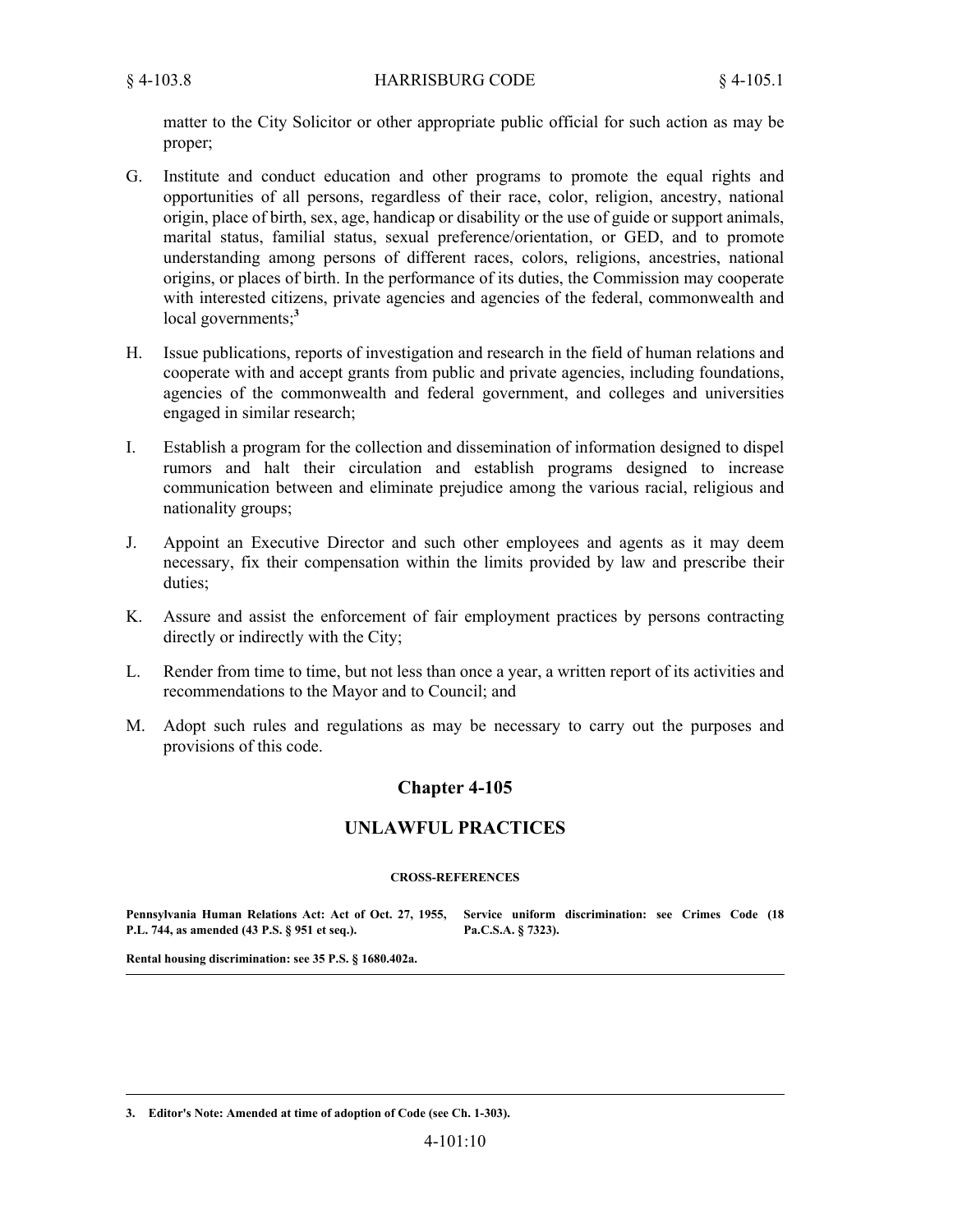## **§ 4-105.1. Unlawful employment practice.**

The following shall be unlawful employment practices, except where based upon a bona fide occupational qualification or applicable security regulations established by the United States of America, the Commonwealth of Pennsylvania or the City:

- For any employer to refuse to hire any person or otherwise to discriminate against any person with respect to hiring, tenure, compensation, promotion, or discharge or any terms, conditions or privileges directly or indirectly related to employment because of race, color, religion, ancestry, national origin, place of birth, sex, age, non-job-related handicap or disability, familial status, marital status, GED or sexual preference/orientation; A.
- For any employer, labor organization, employment agency, or joint labor-management committee controlling apprentice training programs to deny to or withhold from any person the right to be admitted to or participate in a guidance program, an apprenticeship training program, an on-the-job training program, or any other occupational training program because of race, color, religion, ancestry, national origin, place of birth, sex, age, non-jobrelated handicap or disability, marital status, familial status, GED, or sexual preference/ orientation; B.
- For any employer, employment agency or labor organization to require any applicant for employment or membership to provide any information concerning race, color, religion, ancestry, national origin, place of birth, sex, age, non-job-related handicap or disability, marital status, familial status, GED, or sexual preference/orientation, except that the Commission may order the maintenance of such records as may be relevant to the determination of whether unlawful employment practices have been or are being committed. To determine whether a present handicap or disability substantially interferes with the ability to perform the essential functions of the employment for which application has been made, is being engaged in, or has been engaged in, the employer must inquire beyond the mere existence of a handicap or disability; C.
- For any employer, employment agency or labor organization to publish or circulate, or to cause to be published or circulated, any notice or advertisement relating to employment or membership which indicates any discrimination because of race, color, religion, ancestry, national origin, place of birth, sex, age, non-job-related handicap or disability, marital status, GED, or sexual preference/orientation; D.
- For any employment agency to fail or refuse to classify properly or refer for employment or otherwise to discriminate against any person because of race, color, religion, ancestry, national origin, place of birth, sex, age, non-job-related handicap or disability, marital status, familial status, GED, or sexual preference/orientation; E.
- For any employer substantially to confine or limit recruitment or hiring of employees to any employment agency, employment service, labor organization, training school, training center, or other employee-referring source which serves persons who are predominately of the same race, color, religion, ancestry, national origin, place of birth, sex, age, non-jobrelated handicap or disability, marital status, familial status, GED, or sexual preference/ orientation; F.
- For any labor organization to discriminate against any person in any way which would deprive or limit employment opportunities or otherwise adversely affect status as an applicant for employment or as an employee with regard to tenure, compensation, G.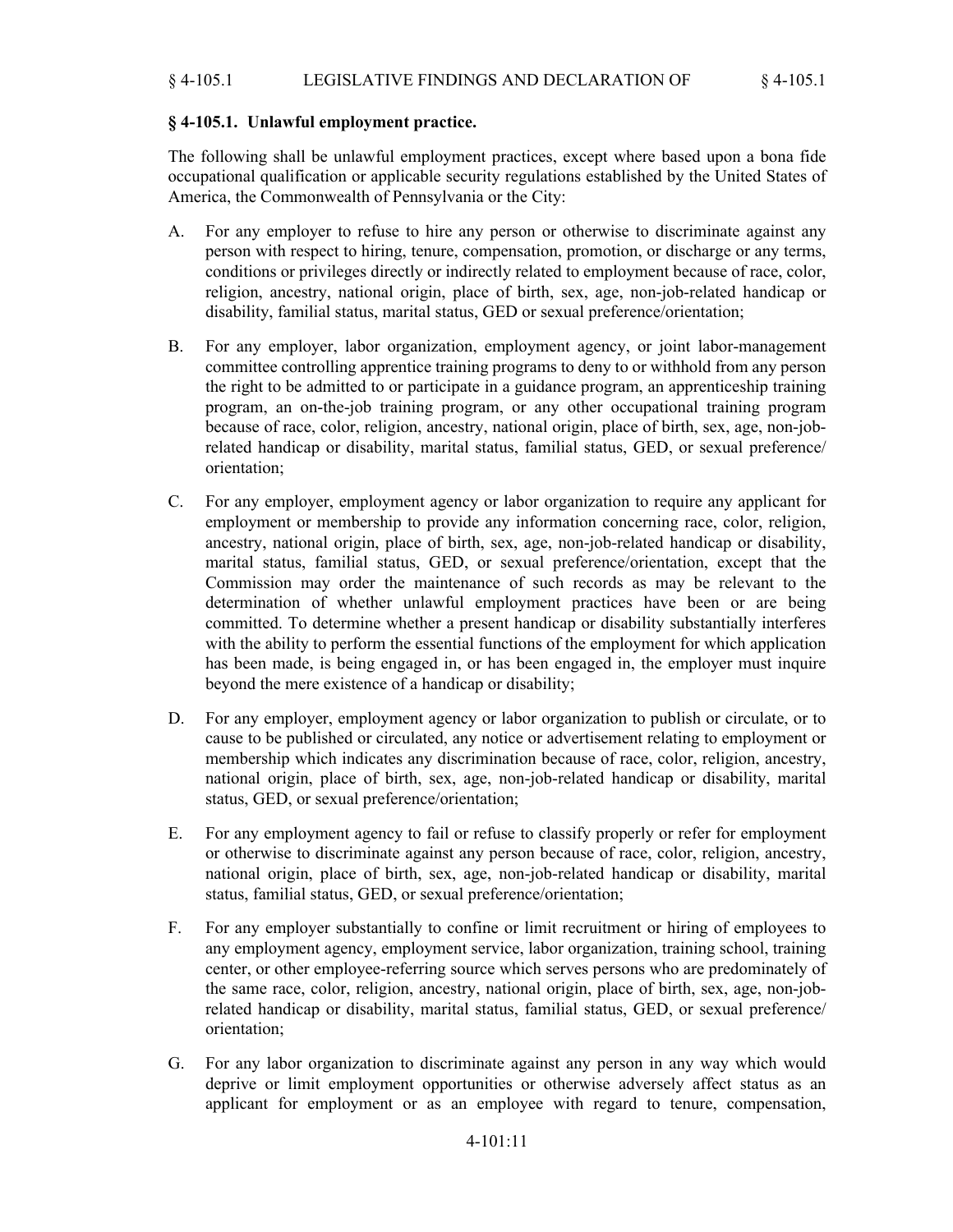promotion, discharge, or any other terms, conditions or privileges directly or indirectly related to employment because of race, color, religion, ancestry, national origin, place of birth, sex, age, non-job-related handicap or disability, marital status, familial status, GED, or sexual preference/orientation;

- For any employer, employment agency or labor organization to penalize or discriminate or in any way retaliate against any person because he or she has opposed any practice forbidden by this code or because he or she has made a complaint or testified or assisted in any manner in any investigation or proceeding under this code; H.
- For any person, whether or not an employer, employment agency or labor organization, to aid, incite, compel, coerce, or participate in the doing of any act declared to be an unlawful employment practice by this section, or to obstruct or prevent any person from enforcing or complying with the provisions of this code or any rule, regulation or order of the Commission, or attempt, directly or indirectly, to commit any act declared by this section to be an unlawful employment practice, or to penalize, discriminate, or otherwise retaliate against any person for complying with the orders of the Commission or in any way participating with the Commission in the enforcement of this code; I.
- For any employer to fail to take reasonable measures to assure a working atmosphere free of bias with regard to an employee's race, color, sex, age, non-job-related handicap or disability, GED, religion, ancestry, national origin, marital status, familial status, or sexual preference/orientation; or J.
- For any employer, employment agency or labor organization, prior to the employment or admission to membership, to deny employment because of prior handicap or disability. K.

### **§ 4-105.2. Unlawful housing and commercial property practices.**

- The following shall be an unlawful housing or commercial property practice, except as otherwise provided in this section: A.
	- For any owner, real estate broker or any other person to refuse to sell, lease, sublease, (1) rent, assign, or otherwise transfer or to refuse to negotiate for the sale, lease, sublease, rental, assignment, or other transfer of the title, leasehold or other interest in any housing accommodation or commercial property to any person, or to represent that any housing accommodation or commercial property is not available for inspection, sale, lease, sublease, rental, assignment, or other transfer when in fact it is so available, or otherwise to deny or withhold or make unavailable any housing accommodation or commercial property from any person because of race, color, religion, ancestry, national origin, place of birth, sex, age, handicap or disability or the use of guide or support animals, marital status, GED, familial status, or sexual preference/orientation, or to discriminate against, segregate or assign quotas to any such person or group of persons in connection with the sale, lease, sublease, rental, assignment or other transfer of title, leasehold, or other interest in any housing accommodation or housing accommodations or commercial property or to require, utilize or compel or entice another to require or utilize restrictive covenants or zoning provisions which discriminate or are intended to discriminate against any individuals because of race, color, religion, ancestry, national origin, place of birth, sex, age, handicap or disability or the use of guide or support animals, marital status, familial status, GED, or sexual preference/orientation;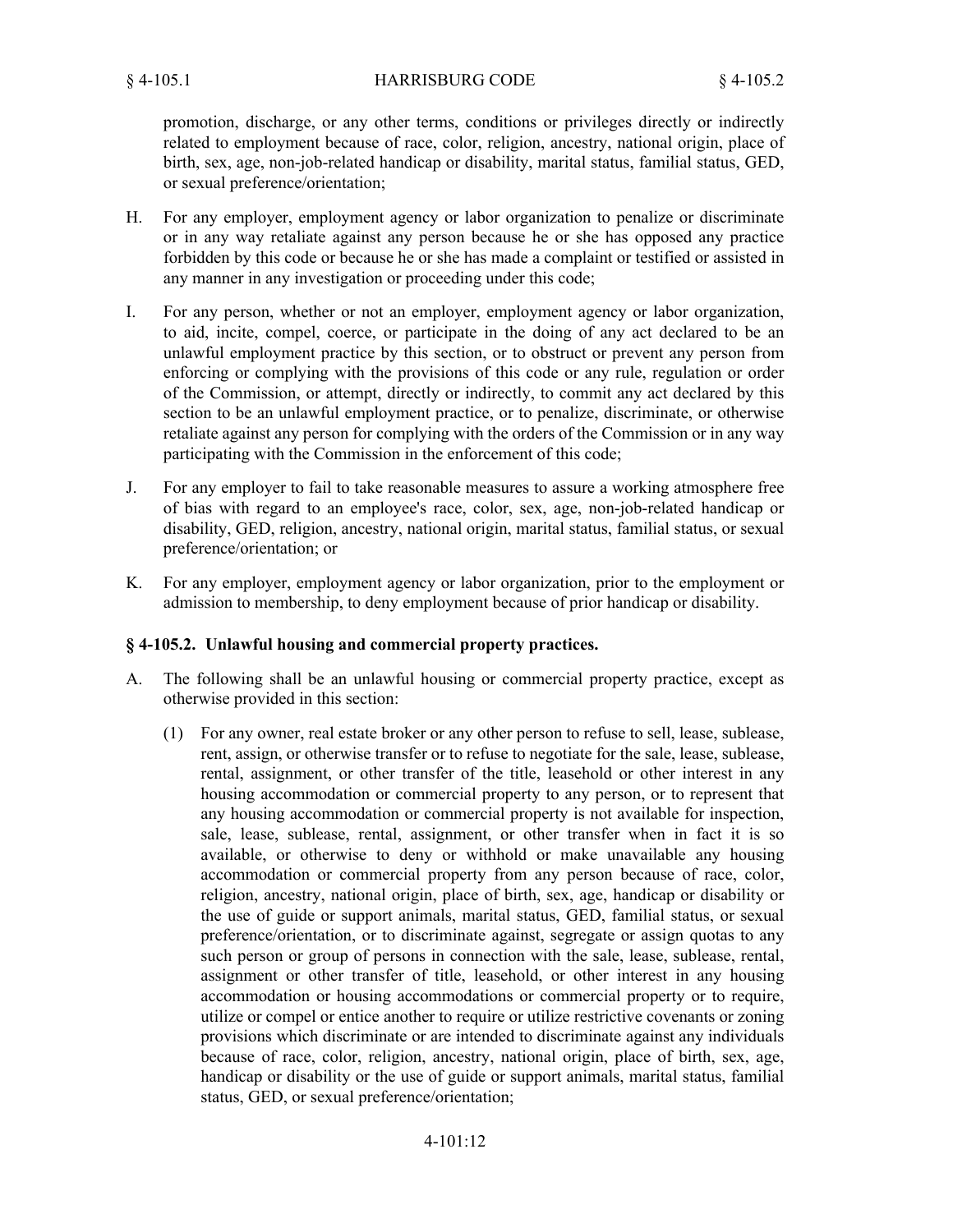### § 4-105.2 LEGISLATIVE FINDINGS AND DECLARATION OF § 4-105.2

- For any person or individual, including any owner or real estate broker or any other (2) person dealing in real estate transactions, to include in the terms, conditions or privileges of any sale, lease, sublease, rental, assignment, or other transfer of any housing accommodation or commercial property any clause, condition, restriction or other restrictive covenant or zoning provision discriminating against or requiring any other person to discriminate against any person in the use or occupancy of such housing accommodations or commercial property because of race, color, age, national origin, sex, religion, ancestry, marital status, familial status, GED, sexual preference/ orientation, or handicap or disability or the use of guide or support animals;
- For any person, including any owner or real estate broker or any other person dealing (3) in real estate transactions, to discriminate in the furnishing of any facilities or services for any housing accommodation or commercial property or in connection therewith or to discriminate in the brokering, appraising, assignment or other transfer of any real property, housing accommodation, or commercial property, whether or not secured by mortgage, because of race, color, religion, ancestry, national origin, place of birth, sex, age, marital status, familial status, sexual preference/orientation, handicap or disability or use of a guide or support animal, or possession of a GED certificate; **[Amended 12-11-2007 by Ord. No. 31-2007]**
- For any person, including any owner or real estate broker, to make, print, publish, (4) circulate, issue, or display, or cause to be made, printed, published, circulated, issued, or displayed, any communication, notice, advertisement, or sign, or to make any oral statements of any kind, relating to the sale, rental, lease, sublease, assignment, transfer, or listing of any housing accommodation or accommodations or commercial property which state or otherwise indicate or imply any preference, limitation, specification, or discrimination based on race, color, religion, ancestry, national origin, age, handicap or disability, marital status, familial status, GED, or sexual preference/orientation;
- For any person, including any bank, banking organization, mortgage company, (5) insurance company, or other financial or lending institution, or any agent or employee thereof, or anyone else dealing in real estate transactions to whom application is made for a loan, credit or other financial assistance for the purchase, lease, acquisition, construction, rehabilitation, improvement, repair, maintenance, assignment or other transfer of any housing accommodation or commercial property, whether or not secured by mortgage: **[Amended 12-11-2007 by Ord. No. 31-2007]**
	- To discriminate against any person or group of persons because of race, color, religion, ancestry, national origin, place of birth, sex, age, marital status, familial status, sexual preference/orientation, handicap or disability or use of a guide or support animal, or possession of a GED certificate of such persons or group of persons or of the prospective occupants or tenants of such housing accommodation or commercial property in granting, withholding, extending, modifying or renewing of, or in the rates, terms, conditions or privileges of, any such financial assistance or the extension of services in connection therewith; or (a)
	- To use any form of application for such financial assistance or make any record (b) or inquiry in connection with application for such financial assistance which indicates, directly or indirectly, any limitation, specification or discrimination because of race, color, religion, ancestry, national origin, place of birth, sex,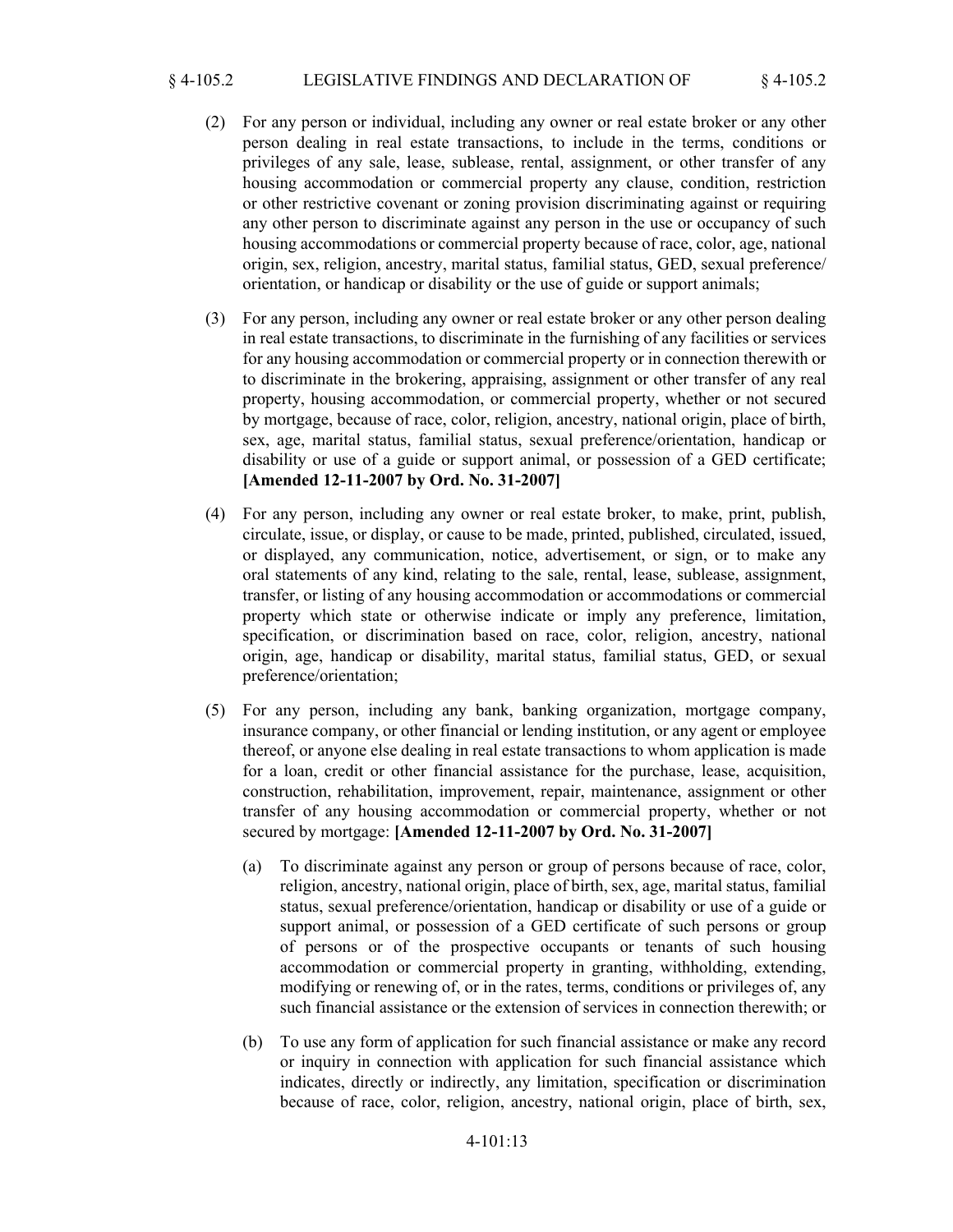age, marital status, familial status, sexual preference/orientation, handicap or disability or use of a guide or support animal, or possession of a GED certificate, except that nothing in this section prevents the maintaining of records as permitted or required by reasonable federal and state law and this chapter;

- For any real estate broker or real estate salesperson or agent or any other person (6) dealing in real estate transactions to induce or attempt to induce a person, for commercial profit, to sell or rent a dwelling by representation regarding the entry or prospective entry into the neighborhood of a person or persons of a particular race, color, religion, sex, familial status, national origin, handicap, or sexual preference/ orientation. To establish a discriminatory housing practice under this subsection it is not necessary that there was in fact a profit as long as profit was intended when engaging in the blockbusting activity; **[Amended 12-11-2007 by Ord. No. 31-2007]**
- For any person, whether or not a real estate broker, real estate salesperson or agent, (7) owner, or lending institution, to aid, incite, compel, coerce, or participate in the doing of any act declared to be an unlawful housing or commercial property practice under this section or to obstruct or prevent enforcement or compliance with the provisions of this code or any rule, regulation or order of the Commission, or attempt, directly or indirectly, to commit any act declared by this section to be an unlawful housing or commercial property practice or to coerce, intimidate, threaten, interfere with, or otherwise retaliate against any person for exercising or enjoying the rights provided by this code or any other applicable federal or state law or for his or her having aided or encouraged any other person to exercise rights under law or for having assisted the Commission in any way in the enforcement of this code;
- For any person to make, print, publish, or cause to be made, printed or published (8) any notice, statement or advertisement, or to make any oral statements, with respect to the sale, rental or other transfer or negotiation of a housing accommodation or commercial property that states, implies or indicates any preference, limitation, restriction, or discrimination based on race, color, religion, age, sex, handicap or disability or the use of guide or support animals, marital status, familial status, GED, sexual preference/orientation, or national origin, or an intention to make any such preference, limitation, or discrimination; or
- For any person to deny, restrict or otherwise limit any other person access to or (9) membership in or participation in any multiple-listing service, real estate brokers' organization or other service or organization or facility relating to the business of selling, renting, negotiating for the sale or rental or otherwise transferring or negotiating for the transfer of any housing accommodation or commercial property, or to discriminate against such other person in the terms or conditions of such access, membership, or participation, on account of race, color, religion, ancestry, national origin, place of birth, sex, age, handicap or disability or the use of guide or support animals, marital status, familial status, GED, or sexual preference/orientation.
- Nothing in this section shall limit the applicability of any reasonable local, state, or federal restrictions regarding the maximum number of persons permitted to occupy a dwelling. **[Amended 12-11-2007 by Ord. No. 31-2007]** B.
- Nothing in this section regarding familial status shall apply with respect to housing for older persons: **[Amended 12-11-2007 by Ord. No. 31-2007]** C.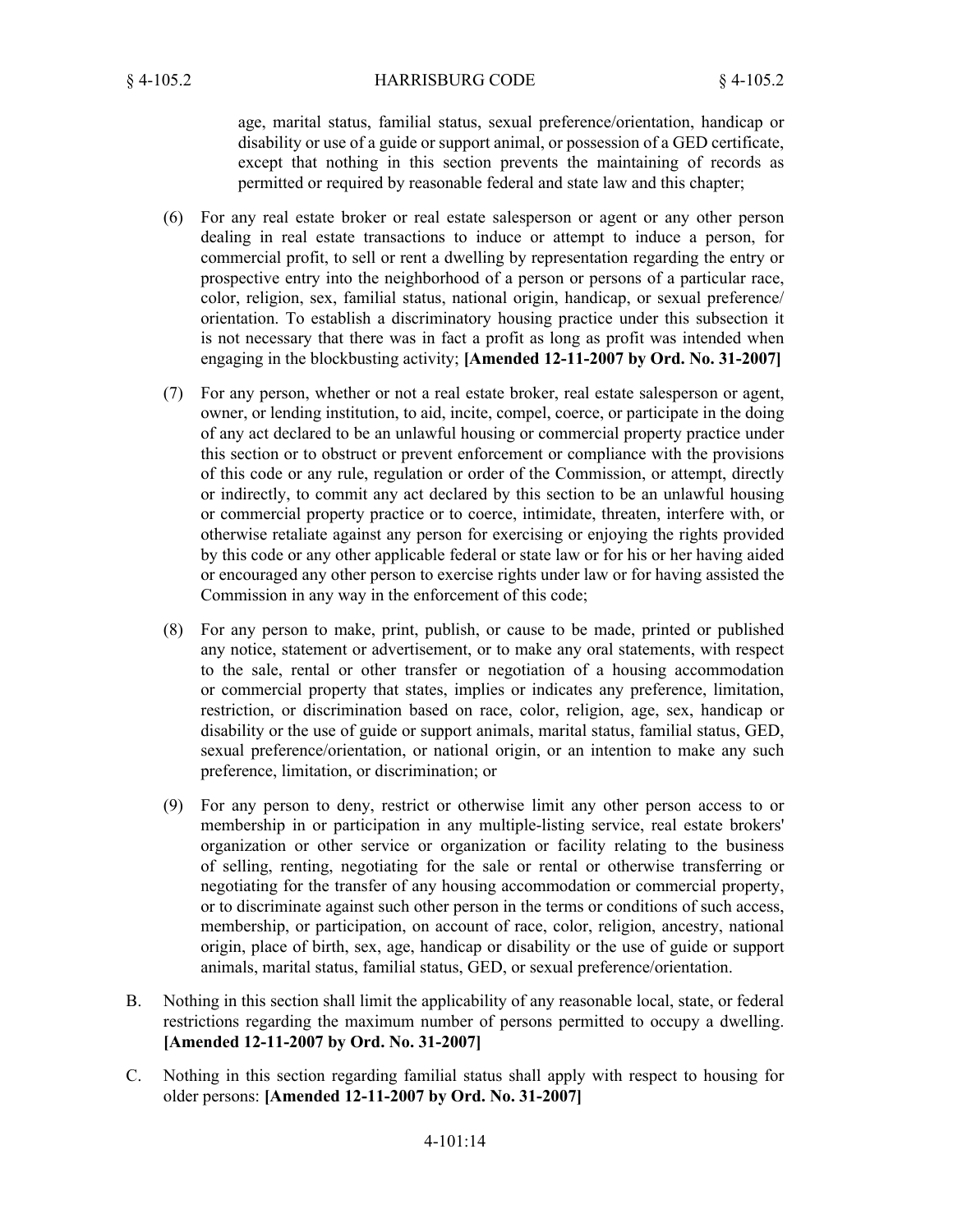## § 4-105.2 LEGISLATIVE FINDINGS AND DECLARATION OF § 4-105.2

- Provided under any local, state or federal program that the Secretary of the United (1) States Department of Housing and Urban Development, or in the event such determination is not within the jurisdiction of the Secretary, then by the appropriate local or state agency, has determined is specifically designed and operated to assist elderly persons (as defined in the local, state or federal program);
- (2) Intended for, and solely occupied by, persons 62 years of age or older; or
- (3) Intended and operated for occupancy by at least one person 55 years of age or older per unit.
- In determining whether housing qualifies as housing for older persons under this section, the following factors shall be considered: D.
	- (1) The existence of significant facilities and services specifically designed to meet the physical or social needs of older persons or, if the provision of such facilities and services is not practicable, a finding that such housing is necessary to provide important housing opportunities for older persons;
	- At least 80% of the units are occupied by at least one person 55 years of age and older (2) per unit; and
	- (3) The publication of, and adherence to, policies and procedures which demonstrate an intent by the owner or manager to provide housing for persons 55 years of age or older.
- Nothing in this section shall prohibit a religious organization, association or society or any nonprofit institution, association or society, or any nonprofit institution or organization operated, supervised or controlled by or in conjunction with a religious organization, association or society, from limiting the sale, rental or occupancy of dwelling which it owns or operates for other than a commercial purpose to persons of the same religion or from giving preference to such persons, unless membership in such religion is restricted on account of race, color or national origin, nor shall anything in this section prohibit a private club not in fact open to the public, which as an incident to its primary purpose or purposes provides lodgings, which it owns or operates for other than a commercial purpose, from limiting the rental or occupancy of such lodgings to its members or from giving preference to its members. **[Amended 12-11-2007 by Ord. No. 31-2007]** E.
- Nothing in this section shall bar any person from owning and operating a housing accommodation in which a room or rooms are leased, subleased or rented only to persons of the same sex, when such housing accommodation contains common lavatory, kitchen or similar facilities available for the use of all persons occupying such housing accommodation. F.
- Nothing in this section shall apply to any single-family house sold or rented by a private individual owner; provided, however, that such owner does not own more than three such single-family houses at any one time; provided, further, that, in the case of the sale of any such single-family house by an owner not residing in such house at the time of such sale or who was not the most recent resident of such house prior to such sale, the exception granted herein shall apply only with respect to one such sale within any twenty-four-month period; provided, further, that such owner does not own any interest in, nor is there owned or reserved on his or her behalf under any express or voluntary agreement, title to or any G.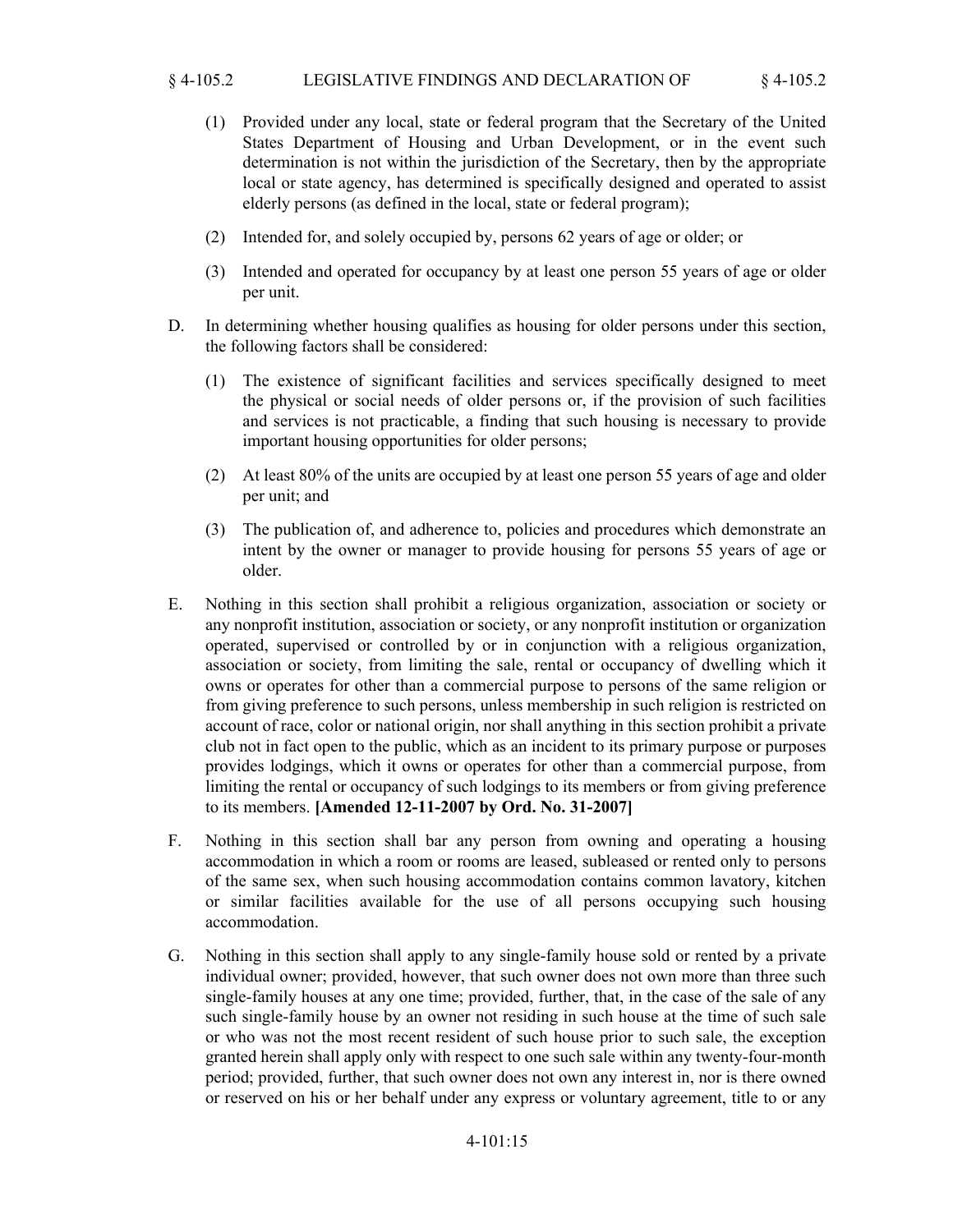right to all or a portion of the proceeds from the sale or rental of more than three such single-family dwellings at any one time; provided, further, that the sale or rental of any such single-family dwelling shall be exempted from the application of this section only if such house is sold or rented: **[Amended 12-11-2007 by Ord. No. 31-2007]**

- Without the use in any manner of the sales or rental facilities or the sales or rental (1) services of any real estate broker, agent or salesman, or of such facilities or services of any person in the business of selling or renting dwellings, or of any employee or agent of such broker, agent, salesperson, or other person; and
- Without the publication, posting or mailing of any advertisement or written notice (2) in violation of Subsection A(8) of this section, but nothing in this provision shall prohibit the use of attorneys, escrow agents, abstractors, title companies, and other such professional assistance as necessary to perfect transfer of title.
- Discrimination in housing and commercial property practices with respect to handicap or disability shall also include: H.
	- A refusal to permit, at the expense of the handicapped person, reasonable (1) modifications of existing premises occupied or intended to be occupied by the handicapped person if the modifications are necessary to afford the handicapped person full use and enjoyment of the premises. In the case of rental property, the landlord may, where it is reasonable to do so, condition permission to modify on the renter's agreement to restore the premises to the condition that existed before the modification, reasonable wear and tear excepted.
	- A refusal to make reasonable accommodations in the rules, policies, practices, or (2) services when such accommodations may be necessary to afford a handicapped person equal opportunity to use and enjoy the housing accommodation or commercial property.
	- (3) In connection with the design or construction of a multifamily dwelling for first occupancy after the enactment of this code:
		- The failure to design and construct in such a manner that the premises has at least one building entrance on an accessible route, unless it is impracticable to do so because of the terrain or unusual characteristics of the site. (a)
		- The failure to have public and common use portions which are accessible to and (b) usable by the handicapped person.
		- The failure to have doors which allow passage into and within the premises that (c) are sufficiently wide to allow passage by handicapped persons in wheelchairs.
		- (d) The failure to have accessible routes in and through the premises and light switches, electrical outlets, thermostats, and other environmental controls that are in accessible locations and have reinforcements in the bathroom walls to allow the later installation of grab bars and have usable kitchen and bathrooms such that an individual in a wheelchair can maneuver about the space. Compliance with the American National Standard for Buildings and Facilities (ANSI A117.1-1986) will satisfy this requirement.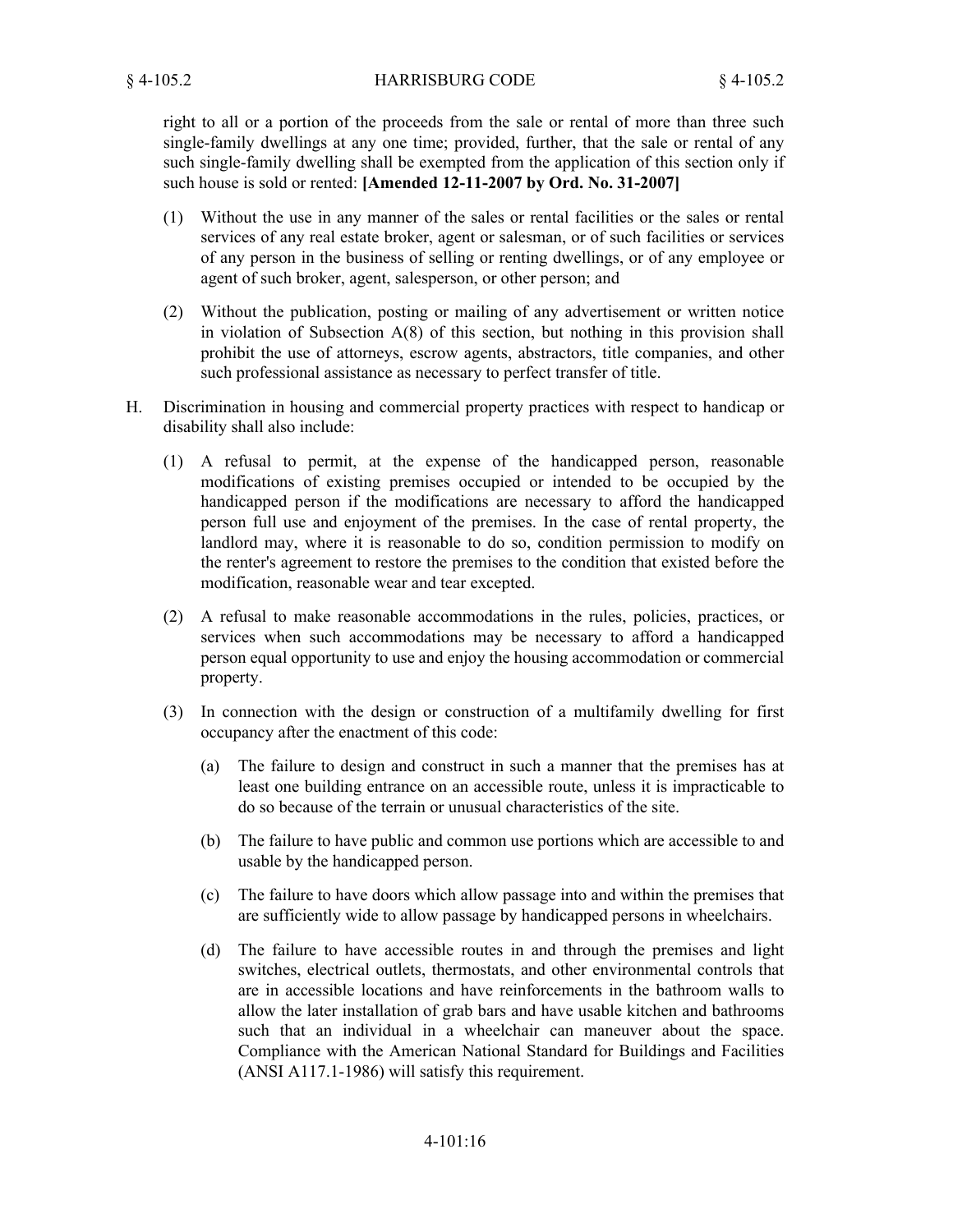## § 4-105.2 LEGISLATIVE FINDINGS AND DECLARATION OF § 4-105.4

- Nothing in this section will be considered to take precedence over the law as set (e) forth in City ordinances governing building and development.
- Nothing in this section shall apply to rooms or units in dwellings containing living quarters occupied or intended to be occupied by no more than two families living independently of each other if the owner actually maintains and occupies one of such living quarters as such owner's residence. I.

## **§ 4-105.3. Unlawful public accommodations practice.**

It shall be an unlawful public accommodation practice:

- A. For the owner, lessee, proprietor, manager, superintendent, agent, or employee for or of any place of public accommodation to:
	- Refuse, withhold from or deny to any person because of race, color, religion, ancestry, (1) national origin, place of birth, sex, handicap or disability or the use of guide or support animals, sexual preference/orientation, age, familial status, GED, or marital status, either directly or indirectly, any of the accommodations, advantages, facilities, services, or privileges, products or goods of such public accommodation; or
	- Publish, circulate, issue, display, post, or mail, either directly or indirectly, any (2) written or printed communication, notice or advertisement to the effect that any of the accommodations, advantages, facilities, goods, products, services, or privileges of any such place shall be refused, withheld or denied to any person on account of race, color, religion, ancestry, national origin, place of birth, sex, handicap or disability or the use of guide or support animals, sexual preference/orientation, age, GED, familial status, or marital status or that the patronage of any person of any particular race is unwelcome or objectionable or not accepted, desired or solicited;
- For any person, whether or not included in Subsection A hereof, to aid, incite, compel, coerce, or participate in the doing of any act declared to be an unlawful public accommodations practice under this section. B.

# **§ 4-105.4. Unlawful educational practice.**

- It shall be an unlawful educational practice for any educational institution, except a religious or denominational educational institution, to: A.
	- Exclude or limit or otherwise discriminate because of race, religion, color, ancestry, (1) national origin, place of birth, sex, age, handicap or disability or the use of guide or support animals, marital status, familial status, GED, or sexual preference/orientation against any persons seeking admission as students to such institutions; provided, however, it shall not be an unlawful educational practice for any educational institution to use criteria other than race, religion, color, ancestry, national origin, place of birth, sex, age, handicap or disability or the use of guide or support animals, marital status, GED, or sexual preference/orientation in the admission of students;
	- (2) Make any written or oral inquiry prior to admission concerning or designed to elicit information as to the race, religion, color, ancestry, national origin, place of birth, sex, age, handicap or disability or the use of guide or support animals, marital status, familial status, GED, or sexual preference/orientation of a student seeking admission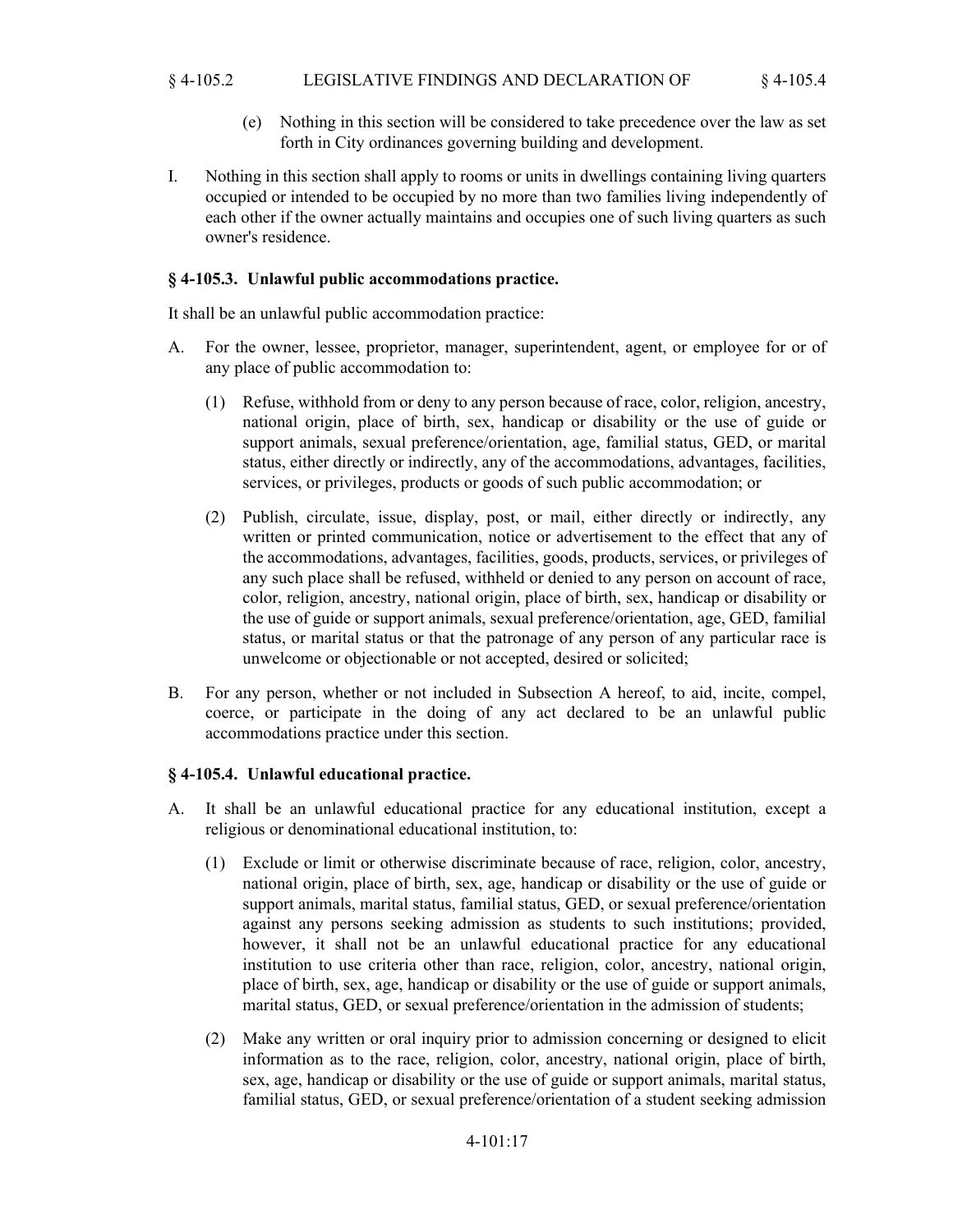to such institution, provided that nothing in this section shall prevent the maintenance of records as required by reasonable state and federal laws;

- Expel, suspend, punish, deny facilities to, or otherwise discriminate against any (3) student because of race, religion, color, ancestry, national origin, place of birth, sex, age, handicap or disability or the use of guide or support animals, marital status, familial status, GED, or sexual preference/orientation;
- Penalize, discriminate against or otherwise retaliate against any individual because he (4) or she initiated, testified, participated or assisted in any proceedings under this code; or
- Fail to preserve for a period of three years any records, documents and data dealing (5) with or pertaining to the admission, rejection, expulsion, or suspension of students or to refuse to make such records, documents and data available at all reasonable times for the inspection of the Commission upon request.
- It shall be an unlawful educational practice for any religious or denominational educational institution which receives any state or federal funds to: B.
	- Exclude or limit or otherwise discriminate because of race, color, ancestry, national (1) origin, place of birth, sex, age, handicap or disability or the use of guide or support animals, marital status, familial status, GED, or sexual preference/orientation against any persons seeking admission as students to such institutions; provided, however, that it shall not be an unlawful educational practice for any religious educational institution to use criteria other than race, religion, color, ancestry, national origin, place of birth, sex, age, handicap or disability or the use of guide or support animals, marital status, GED, or sexual preference/orientation in the admission of students;
	- (2) Make any written or oral inquiry prior to admission concerning or designed to elicit information as to the race, color, ancestry, national origin, place of birth, sex, age, handicap or disability or the use of guide or support animals, marital status, familial status, GED, or sexual preference/orientation of a student seeking admission to such institution;
	- Expel, suspend, punish, deny facilities to, or otherwise discriminate against any (3) student because of race, color, ancestry, national origin, place of birth, sex, age, handicap or disability or the use of guide or support animals, marital status, familial status, GED, or sexual preference/orientation; or
	- Penalize, discriminate or otherwise retaliate against any individual because he or she (4) initiated, testified, participated or assisted in any proceedings under this code.
- It shall be an unlawful educational practice for any person to aid, abet, incite, compel, or coerce the doing of any act that is declared by this section to be an unlawful educational practice, or to obstruct or prevent any person from complying with the provisions of this code or any order issued hereunder, or to attempt, directly or indirectly, to commit any act declared by this section to be an unlawful educational practice. C.
- Nothing in this section shall be deemed to affect in any way the right of bona fide religious groups, sects, or denominational educational institutions to select their students exclusively D.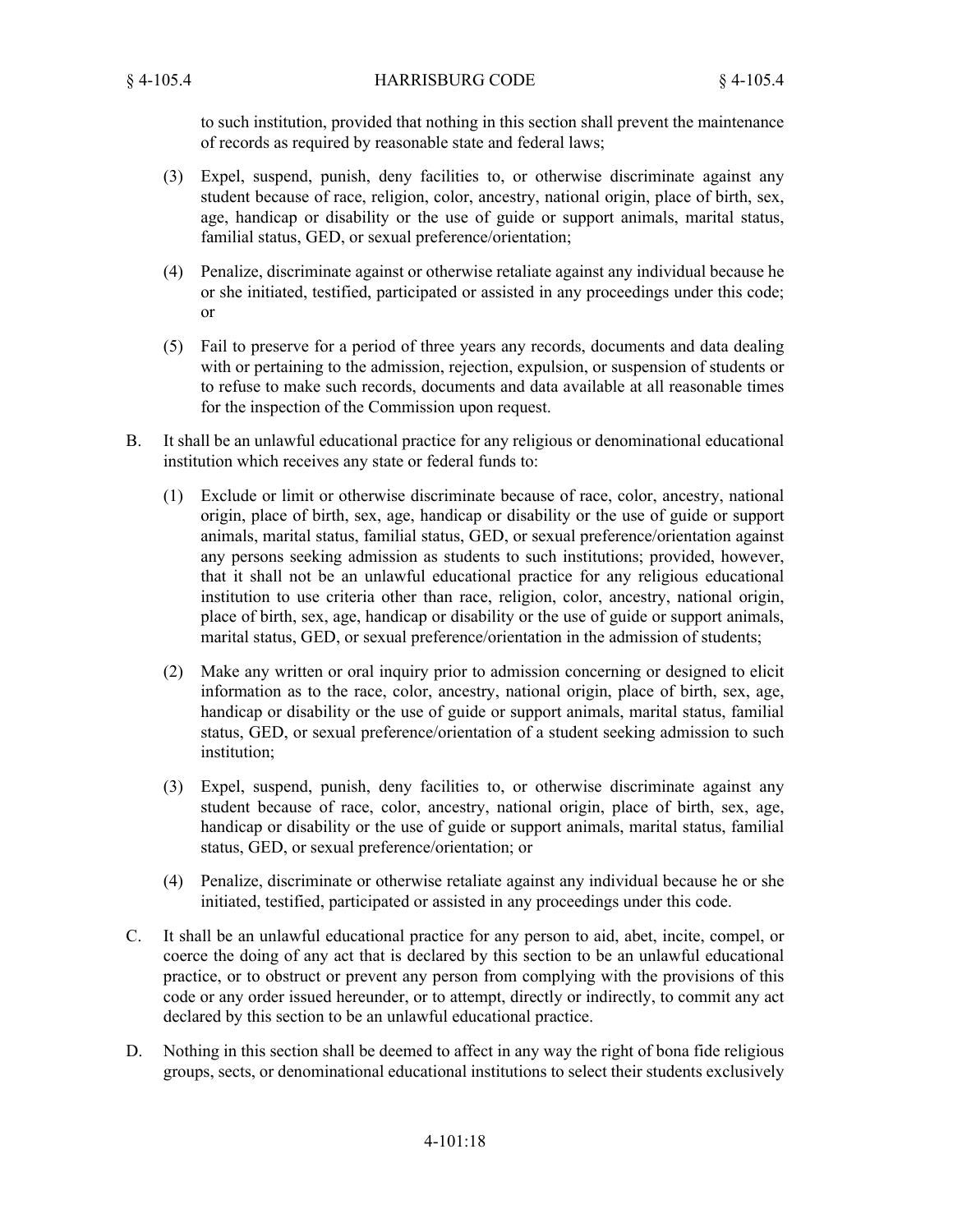## § 4-105.4 LEGISLATIVE FINDINGS AND DECLARATION OF § 4-105.7

or primarily from members of such sects, religions or denominations or from giving preference in such selection to such members.

Nothing in this section shall prohibit any educational institution from accepting and administering any inter vivos or testamentary gift upon such terms and conditions as may be prescribed by the donor to the extent that the acceptance and administration thereof do not violate the Constitution or laws of the United States of America or the Commonwealth of Pennsylvania. E.

## **§ 4-105.5. Unlawful lending practices. [Amended 12-11-2007 by Ord. No. 31-2007]**

It shall be an unlawful lending practice for a lending institution to:

- Deny, withhold, limit or otherwise discriminate against any person or group of persons because of race, color, religion, ancestry, national origin, place of birth, sex, age, marital status, familial status, sexual preference/orientation, handicap or disability or use of a guide or support animal, or possession of a GED certificate in lending money or extending credit; A.
- Establish unequal terms or conditions in the contract for loans and mortgages or insurance, or other extensions of credit, because of race, color, religion, ancestry, national origin, place of birth, sex, age, marital status, familial status, sexual preference/orientation, handicap or disability or use of a guide or support animal, or possession of a GED certificate; or B.
- Deny, withhold, limit or otherwise not make available a loan or other financing, whether or not secured by mortgage, for the acquisition, construction, improving, repairing or maintaining of any housing accommodation or commercial property, because of race, color, religion, ancestry, national origin, place of birth, sex, age, handicap or disability or the use of guide or support animals, marital status, familial status, GED, or sexual preference/orientation. C.

### **§ 4-105.6. City contracts. [Amended 7-19-2000 by Ord. No. 19-2000]**

- All contracts entered into by the City and its purchasing and contracting agencies shall A. obligate the contractor to comply with this code relating to fair employment practices and any state or federal law or laws or regulations relating to unlawful employment practices in connection with any work to be performed thereunder and shall require the contractor to include a similar provision in all subcontracts. Nothing herein shall be deemed to prevent lawful/remedial affirmative actions or contracting set-asides mandated by local, federal or state law.
- Within 90 days of the effective date of this section, the Harrisburg Human Relations Commission shall promulgate rules and regulations for all City contracts over \$100,000. To the extent that this section conflicts with § 2-901.3, the provisions of this section shall govern. B.
- Prior to implementation, all rules and regulations written and/or put forth by the Human Relations Commission with respect to this specific legislation shall be reviewed and approved by vote of the Harrisburg City Council. C.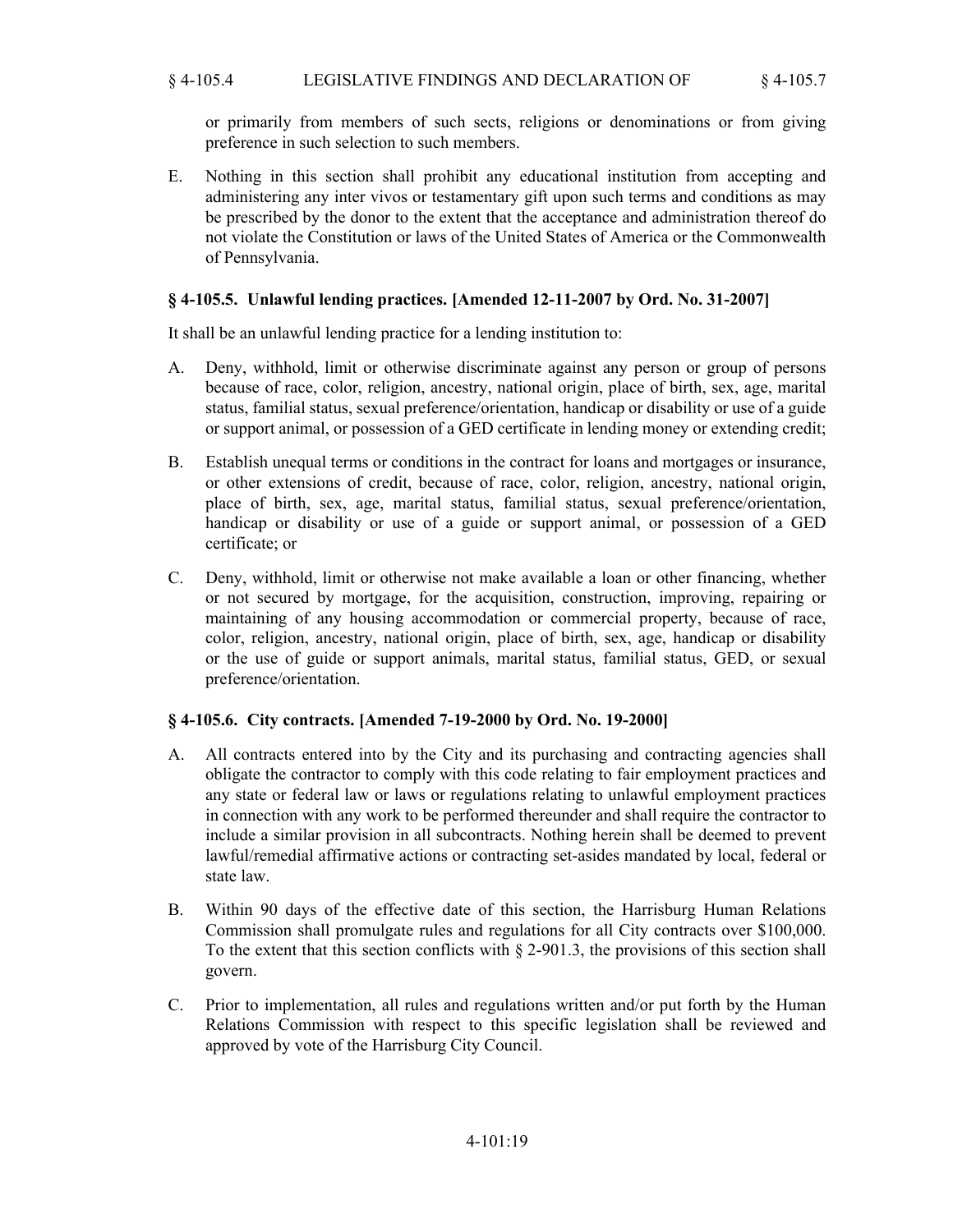### **§ 4-105.7. Encouragement of unlawful practices; obstruction of Commission orders; retaliation.**

It shall be unlawful for any person, whether or not within the named classifications set forth in this code, to aid, incite, compel, coerce, or participate in the doing of any act declared to be an unlawful practice under this code or to obstruct or prevent enforcement of compliance with the provisions of this code or any rule, regulation or order of the Commission, or to attempt, directly or indirectly, the commission of any act declared by this code to be an unlawful practice, or for any person to aid, incite, compel, coerce, require, or in any way participate in any acts of intimidation, threats, or interference, or to direct other retaliation against any person because such person has sought to or is seeking to comply or attempting to comply with this code, or because such person has sought or is seeking to enforce the rights granted under this code, or because any person aided, attempted to aid, or is currently aiding or attempting to aid another in seeking enforcement of the rights granted under this code.

# **Chapter 4-107**

# **PROCEDURES**

#### **CROSS-REFERENCES**

**Pennsylvania Human Relations Act: Act of Oct. 27, 1955, Service uniform discrimination: see Crimes Code (18 P.L. 744, as amended (43 P.S. § 951 et seq.). Pa.C.S.A. § 7323).**

**Rental housing discrimination: see 35 P.S. § 1680.402a.**

### **§ 4-107.1. Complaint; notice of filing; timeliness.**

- A complaint charging that any person has engaged in or is engaging in any unlawful practice as set forth in this code may be made by the Commission, by the aggrieved person or by any organization which has as one of its purposes the combating of discrimination or the promotion of equal opportunities; any complaint may be amended any time before final action has been taken by the Commission in accordance with such rules and regulations as the Commission shall prescribe. A.
- Upon the filing of a complaint, the Commission shall serve notice upon a complainant within 10 days: B.
	- (1) Acknowledging such filing;
	- (2) Advising the complainant of the time limits; and
	- (3) Advising the complainant of other options provided under the law.
- Upon the filing of a complaint, the Commission shall promptly serve notice on the respondent or person charged with the commission of a discriminatory practice, advising the respondent of his or her procedural rights and obligations, including the obligation to file a written answer to the complaint within 30 days, together with a copy of the complaint. C.
- The complaint and answer shall be in writing, signed and verified, and shall include the name and address of the person or persons alleged to have committed the unlawful D.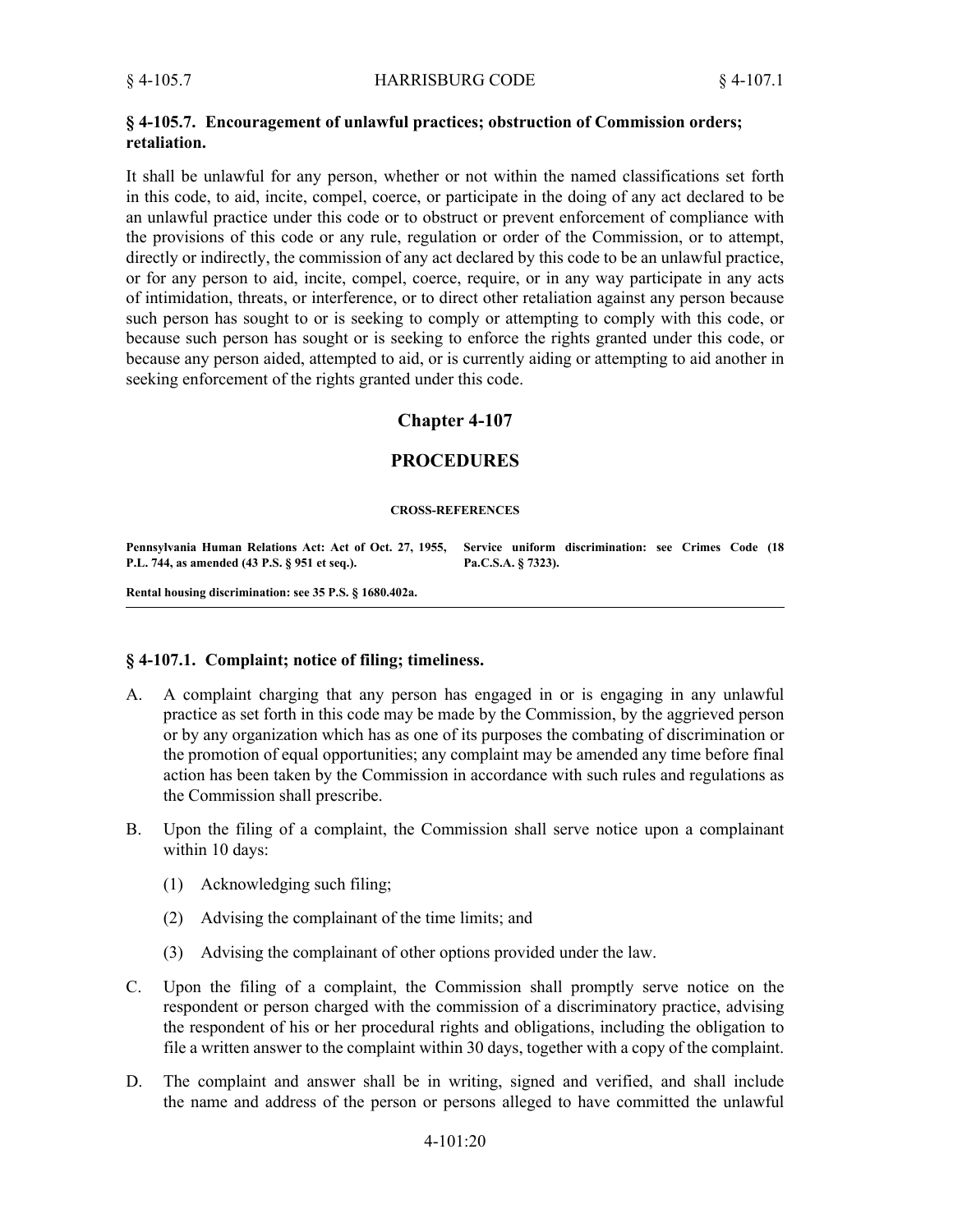# § 4-107.1 LEGISLATIVE FINDINGS AND DECLARATION OF § 4-107.5

practice and the particulars thereof and such other information as may be required by the Commission.

No complaint shall be considered unless it is filed with the Commission within 180 days after the complainant learned or should have learned of the occurrence of the alleged unlawful practice. E.

# **§ 4-107.2. Commencement of proceedings.**

- The Commission shall commence investigation with respect to a complaint before the end of the 30th day after receipt of the complaint. A.
- Investigations of complaints regarding discriminatory housing accommodations shall be completed in no more than 100 days after the receipt of a complaint, and if the Commission is not able to complete the investigation within 100 days it shall notify the complainant and the respondent in writing of the reasons for not doing so. In the event that the Commission is unable to complete the investigation within 100 days after the receipt of any complaint, the Commission will, upon written request of the complainant, close the case. B.

## **§ 4-107.3. Disposition.**

Final disposition of complaints regarding discriminatory housing accommodations shall be made within one year after receipt of the complaint, unless it is impracticable. As to all other complaints, the Commission will attempt to achieve final administrative disposition within one year after receipt of the complaint unless it is impracticable to do so. If the Commission is unable to do so, it shall notify the complainant and respondent in writing of its reasons for not doing so.

# **§ 4-107.4. Dismissal.**

If the Commission determines that there is no basis for the allegations in the complaint, the complaint shall be dismissed and the complainant so notified in writing, which notice shall contain the following information:

- Within 10 days from the receipt of such notice of dismissal, the complainant or his or her attorney may file with the Commission a request for review, and the Commission shall provide the complainant an opportunity to appear before the Commission or a member thereof. After such review the Commission may reverse its decision or, if the Commission or its representative determines that there is no basis for the complaint, the dismissal of the complaint shall be affirmed, and there shall be no further review of such decision by the Commission. A.
- Any final order of the Commission is reviewable in the Court of Common Pleas within 30 days of its issuance. B.
- Unless otherwise ordered by the Court of Common Pleas, any timely appeal shall operate as a supersedeas of the Commission's order, provided that any order or portion of any order of the Commission requiring the preservation of the subject matter of the complaint (e.g., housing unit) shall remain in force unless specifically negated by the Court of Common Pleas. C.

# **§ 4-107.5. Probable cause.**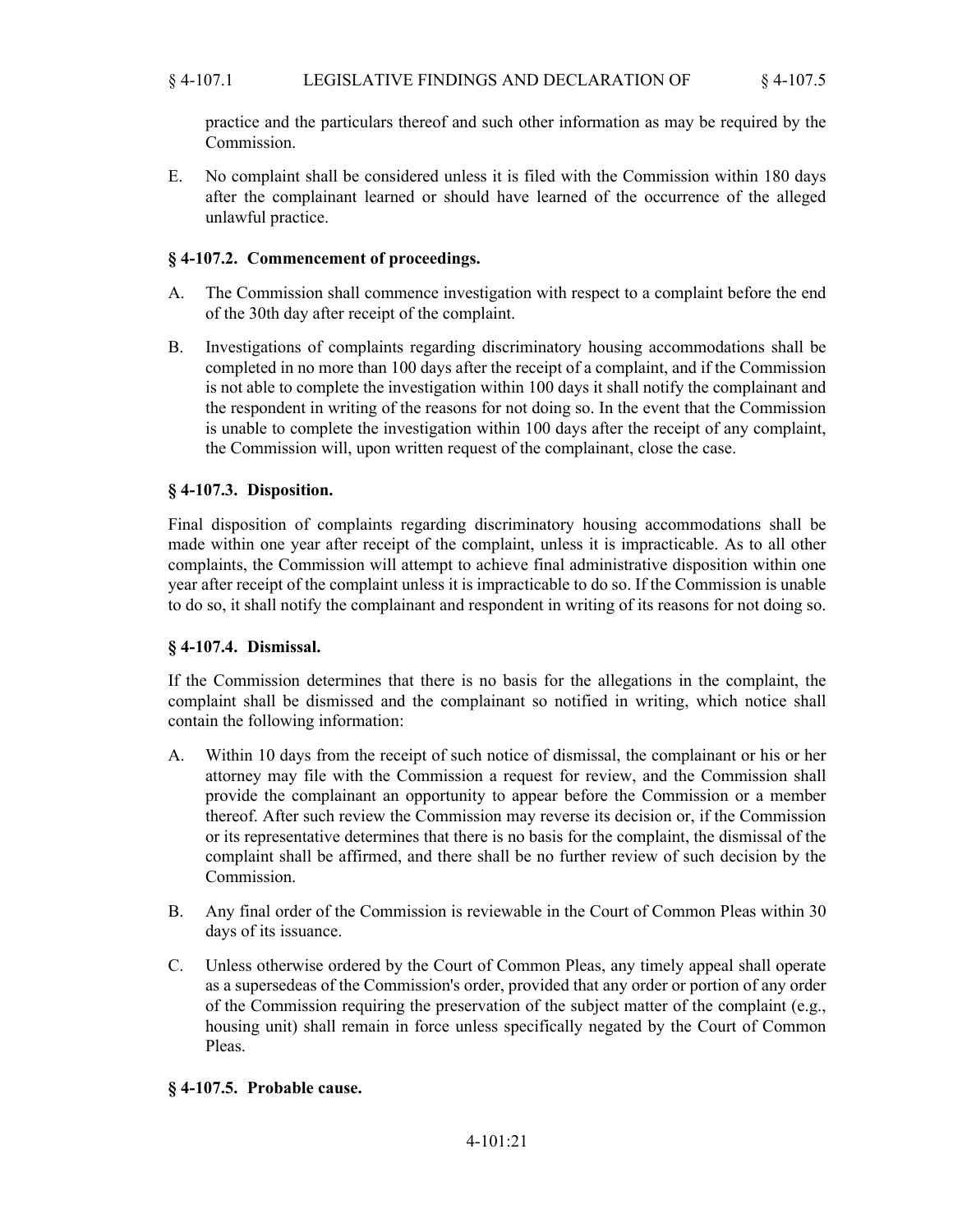- If the Commission determines after investigation that probable cause exists for the allegations made in the complaint, it may attempt to eliminate the unlawful practice by means of private conferences or by reaching a conciliation agreement with all parties. A.
- The Commission shall not make public any matters relating to efforts to adjust the complaint, but it shall publish the terms of an agreement once a complaint has been satisfactorily adjusted. Once a conciliation agreement is reached, it shall be made public unless the complainant and the respondent otherwise agree and the Commission determines that disclosure is not required to further the purposes of this code. B.
- Any conciliation agreement arising out of the efforts of the Commission shall be an agreement between the respondent and complainant but shall be subject to the approval of the Commission.  $C<sub>1</sub>$

## **§ 4-107.6. Public hearing. [Amended 12-11-2007 by Ord. No. 31-2007]**

- In any case of failure to resolve the complaint by means of informal proceedings, or in advance thereof, and if in the judgment of the Commission the facts so warrant, the Commission shall hold a public hearing to determine whether or not an unlawful practice has been committed or, without holding such a hearing, direct its Solicitor to take action in accordance with Chapter 4-109. A.
- When a public hearing is ordered, the Commission shall designate one or more members to conduct such a hearing. The Commission shall serve upon the respondent, if it has not already done so, a copy of the complaint and any amended complaint and a notice of the time and place of the hearing. The hearing shall ordinarily be held not less than 10 days after the service of such notice. B.
- The Commission shall, upon serving the respondent with the complaint, inform the respondent of his or her rights and obligations, including the obligation to file an answer to the complaint within 30 days, to appear at any hearing in person or be represented by an attorney or, subject to the approval of the hearing panel, by any other person, and to examine and cross-examine witnesses. C.
- The complainant shall also have the right to be represented by an attorney or, subject to the approval of the hearing panel, any other person. D.
- When notice of hearing is given in cases alleging unlawful housing practices, either party may elect to have the claim asserted in a civil action brought under the original jurisdiction of the Dauphin County Court of Common Pleas or the Court of Common Pleas for the county in which the alleged practice occurred. The written notice of the Commission shall be sent to all parties and will inform them of their right to take civil action. An election shall notify the Commission and all other parties. E.

# **§ 4-107.7. Commission findings.**

- If, upon all the evidence presented, the Commission finds that the respondent has not engaged in any unlawful practice, it shall state its findings of fact and conclusions in writing and dismiss the complaint. A.
- If, upon all the evidence presented, the Commission finds that the respondent has engaged or is engaging in an unlawful practice, it shall state its findings of fact and conclusions in B.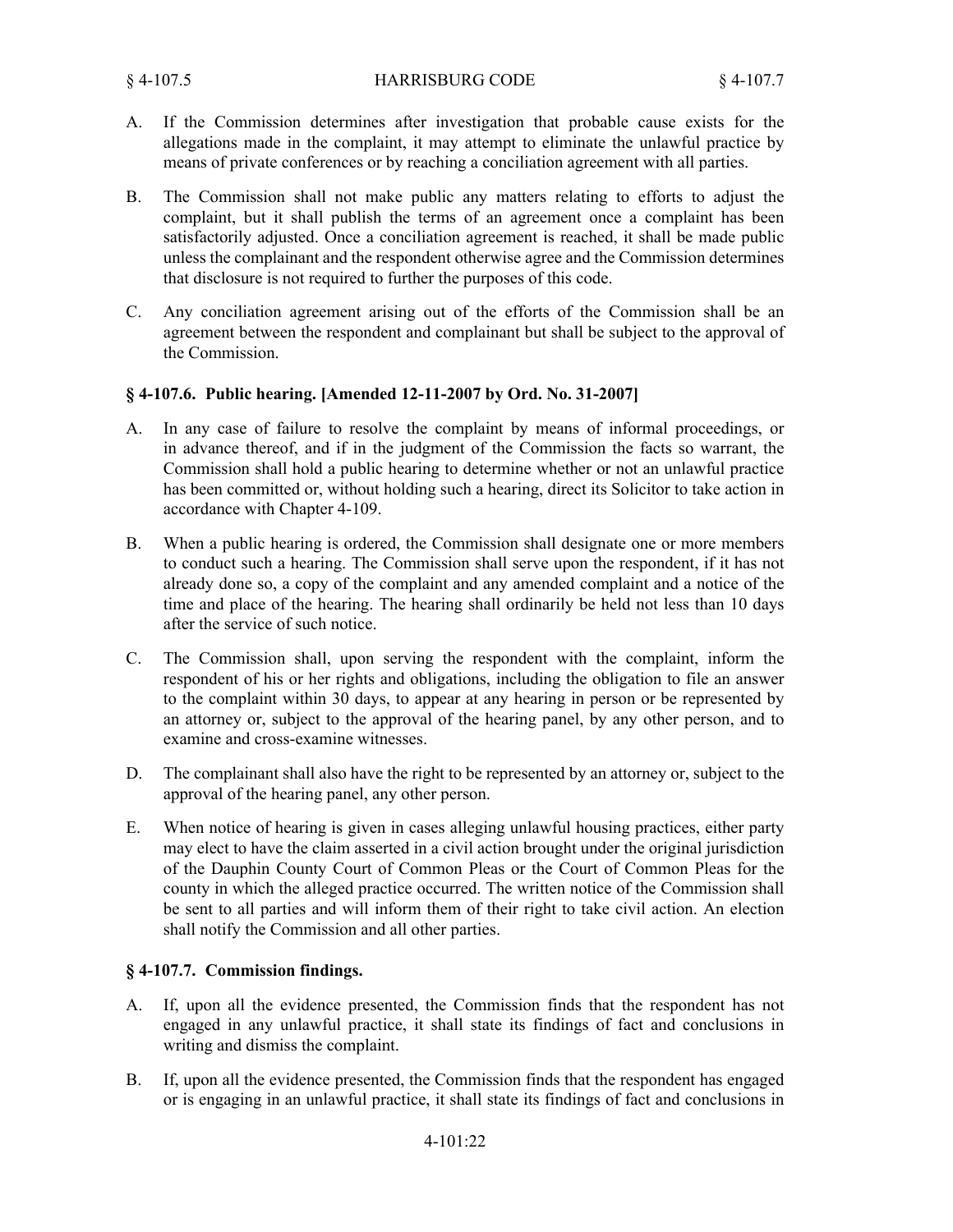### § 4-107.7 LEGISLATIVE FINDINGS AND DECLARATION OF § 4-107.8

writing and shall issue an order in writing as the facts warrant to effectuate the purposes of this code. Such order may provide for any remedy that is available to the Commission under common law (law or equity), federal law or state law which regulates actual damages or other civil remedies and which may include but is not limited to:

- (1) Requiring the respondent to cease and desist from such unlawful practice and to take affirmative action, including but not limited to the hiring, reinstatement or upgrading of employees, with or without back pay and with or without damages;
- (2) Admission or restoration to membership in any respondent labor organization;
- (3) The selling, renting, or leasing of a housing accommodation or housing accommodations upon equal terms and conditions and with such equal facilities, services, and privileges as the Commission may determine;
- (4) The tendering of money, whether or not secured by mortgage or otherwise, for the acquisition, construction, rehabilitation, repair, or maintenance of any housing accommodation; or
- (5) The granting, permitting, selling or admitting to any of the accommodations, advantages, facilities, services or privileges, products, or goods of any respondent place of public accommodation upon such terms and conditions to any person discriminated against, or to all persons as, in the judgment of the Commission, will effectuate the purposes of this code and are warranted by the facts presented at the hearing, including a requirement for a report or reports of the manner of compliance.
- In cases of discrimination in housing accommodation, the Commission may, if necessary, arrange to have adjudicated in court, at Commission expense, an award of punitive damages against the respondent. C.
- D. Copies of all orders shall be served on all parties.

### **§ 4-107.8. Final order.**

If the Commission enters any final order, whether it is to dismiss the complaint, grant an award of relief, compensation or other remedy in favor of the complainant or grant an award in favor of the respondent, the party aggrieved by this final order may seek judicial review of that decision in a court of competent jurisdiction. The court may then make any other order that it determines to be just and proper based upon the record of the proceedings before the Commission, including to set aside, affirm, modify, or remand, in whole or in part, the decision of the Commission or to grant any temporary relief that it deems appropriate.

### **Chapter 4-109**

### **ENFORCEMENT AND JUDICIAL REVIEW**

#### **CROSS-REFERENCES**

**P.L. 744, as amended (43 P.S. § 951 et seq.).**

**Pennsylvania Human Relations Act: Act of Oct. 27, 1955, Service uniform discrimination: see Crimes Code (18 Pa.C.S.A. § 7323).**

**Rental housing discrimination: see 35 P.S. § 1680.402a.**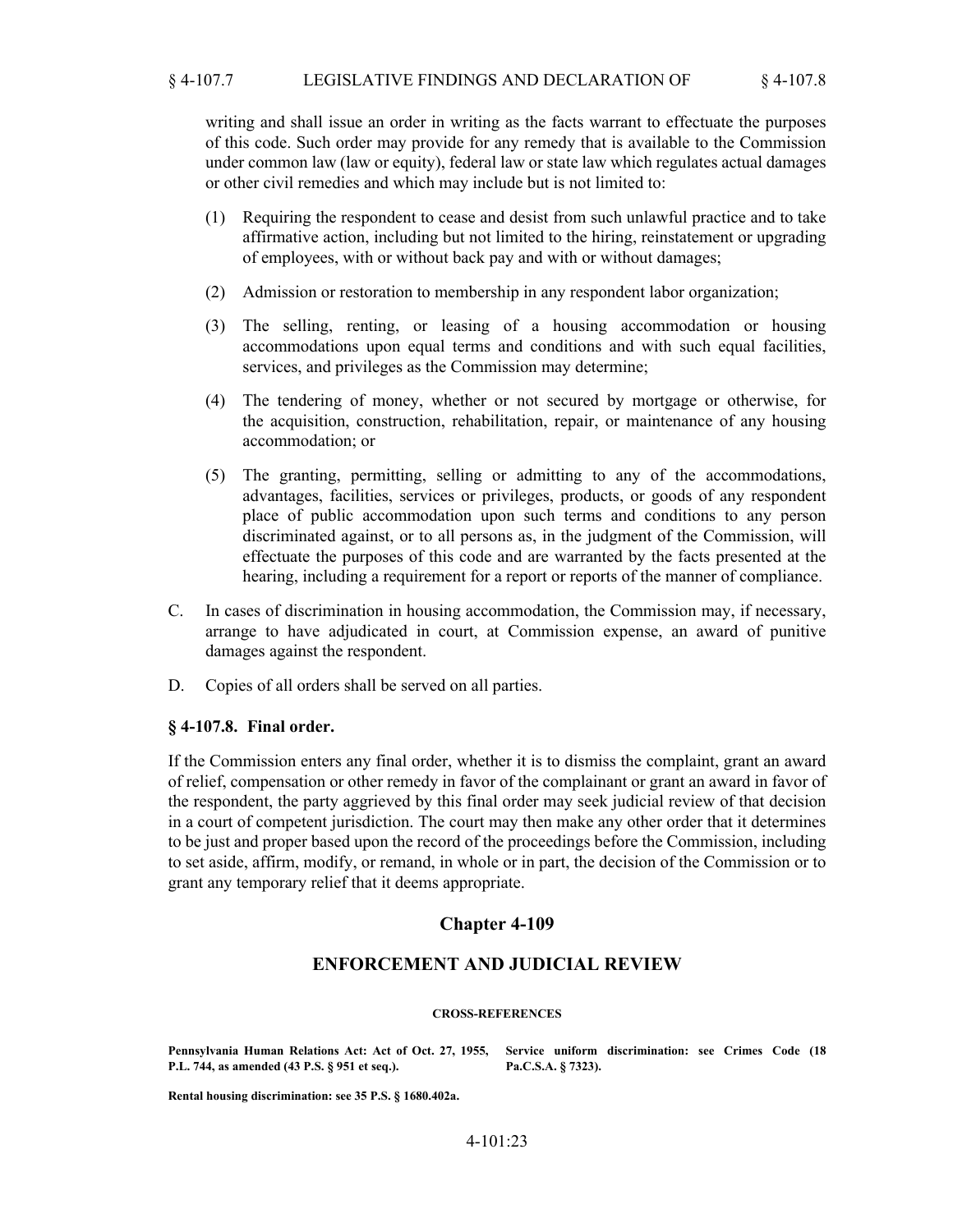## **§ 4-109.1. Enforcement and judicial review.**

- The complainant, the Commission or its Solicitor may secure enforcement of the order of the Commission or other appropriate relief by the Court of Common Pleas of Dauphin County. When the Commission has heard and decided any complaint brought before it, enforcement of its orders shall be initiated by the filing of a petition in such Court, together with a transcript of the record of the hearing before the Commission, and issuance and service of a copy of such petition as in proceedings in equity. When enforcement of a Commission order is sought, the Court may make and enter, upon the pleadings, testimony and proceedings set forth in the transcript, an order or decree enforcing, modifying and enforcing as so modified, or setting aside, in whole or in part, the order of the Commission, and the jurisdiction of the Court shall not be limited by acts pertaining to equity jurisdiction of the courts. The decision of the Court of Common Pleas shall be subject to appeal as in other civil actions. A.
- Any failure to obey an order of the Court may be punished by the Court as civil or criminal contempt thereof. B.

## **§ 4-109.2. Copy of testimony.**

The Commission's copy of the testimony shall be available at all reasonable times to all parties for examination, without cost, and for the purpose of enforcement or judicial review of the order. The case shall be heard without requirement of printing.

### **§ 4-109.3. Appeal of Commission order.**

Except as otherwise provided herein, any order of the Commission may be reviewed under the provisions of Local Agency Law, 2 Pa.C.S.A. §§ 105, 551 to 555 and 751 to 754.

### **§ 4-109.4. Solicitor action.**

In addition to the remedies provided in this chapter relating to enforcement of Commission orders, the Commission may certify the case to its Solicitor with a direction that action be instituted in accordance with the provisions of Chapter 4-115.

### **§ 4-109.5. Injunctive relief.**

The Commission shall also have the authority to seek injunctive relief through the Court of Common Pleas of Dauphin County.

### **§ 4-109.6. Private right of action.**

If a complainant invokes the procedures set forth in Chapter 4-107, the individual's right of action in the courts of the commonwealth shall not be foreclosed. The complainant shall be able to bring the action in the Courts of Common Pleas of the commonwealth not less than one year after occurrence or termination of the alleged unlawful practice based on the rights granted in this code. If the Court finds that the respondent has violated any provision of this code, the Court may grant, but is not limited to, any relief available under § 4-107.7B of this Code.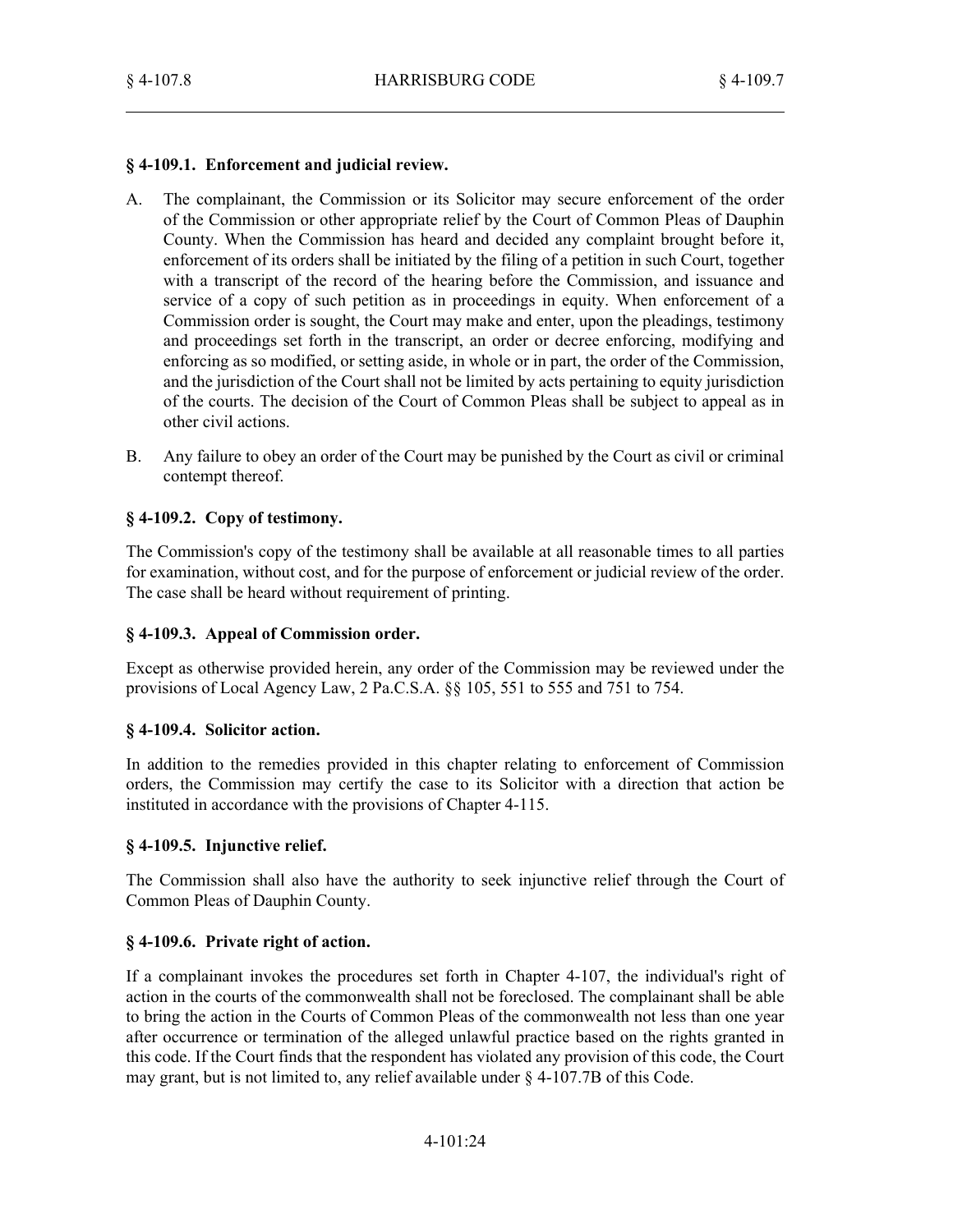#### **§ 4-109.7. Injunctions in certain housing complaints.**

When the Commission determines that any housing accommodation or accommodations involved in a complaint of unlawful housing practice may be sold, rented or otherwise disposed of or otherwise compromised or eliminated before determination of the case has been made, or the Commission otherwise concludes that prompt action is necessary to carry out the purposes of this code and the Commission finds probable cause for the complaint, the Court of Common Pleas of Dauphin County may issue an injunction restraining the sale, rental or other disposition of the housing accommodation or accommodations. In every such case, the Court shall address any issues involving such an injunction in accordance with the Pennsylvania Rules of Civil Procedure. The Court may attach to any injunction such conditions as it deems necessary and proper. No injunction issued shall be for more than 30 days' duration. If, however, an extension of the injunction beyond 30 days is required by the Commission, this extension may be granted at the discretion of the Court. A reasonable bond may be required by the Court before granting any such extension.

# **Chapter 4-111**

# **ADDITIONAL JURISDICTION**

#### **CROSS-REFERENCES**

**Pennsylvania Human Relations Act: Act of Oct. 27, 1955, Service uniform discrimination: see Crimes Code (18 P.L. 744, as amended (43 P.S. § 951 et seq.).**

**Pa.C.S.A. § 7323).**

**Rental housing discrimination: see 35 P.S. § 1680.402a.**

### **§ 4-111.1. Application to other government units.**

County governments or other political governmental subdivisions (government units) of Dauphin, Perry and Cumberland Counties may elect to be affiliated with the Commission in accordance with the following procedure:

- A statement of intent and a record of the proceedings shall be certified to the Solicitor of the City by a representative of the governmental unit seeking affiliation. A.
- Amendments to this code shall be drafted by the City Solicitor on behalf of the government unit, the City Council of Harrisburg, the Commission and the governmental unit electing to affiliate, in order to resolve problems of affiliation relating to financial support, representation, reporting, changes in name and other relationships. B.
- The governmental unit electing to affiliate shall, after the conditions of participation have been agreed upon by its representative as provided in Subsection B hereof, transmit to the City Solicitor the resolutions and proceedings of the governmental unit evidencing agreement to the conditions of affiliation. C.
- Upon acceptance of such affiliation by City Council, by legislation duly adopted which shall include the conditions of affiliation, the provisions of this code shall be applicable to any such governmental unit in accordance with the conditions of affiliation. D.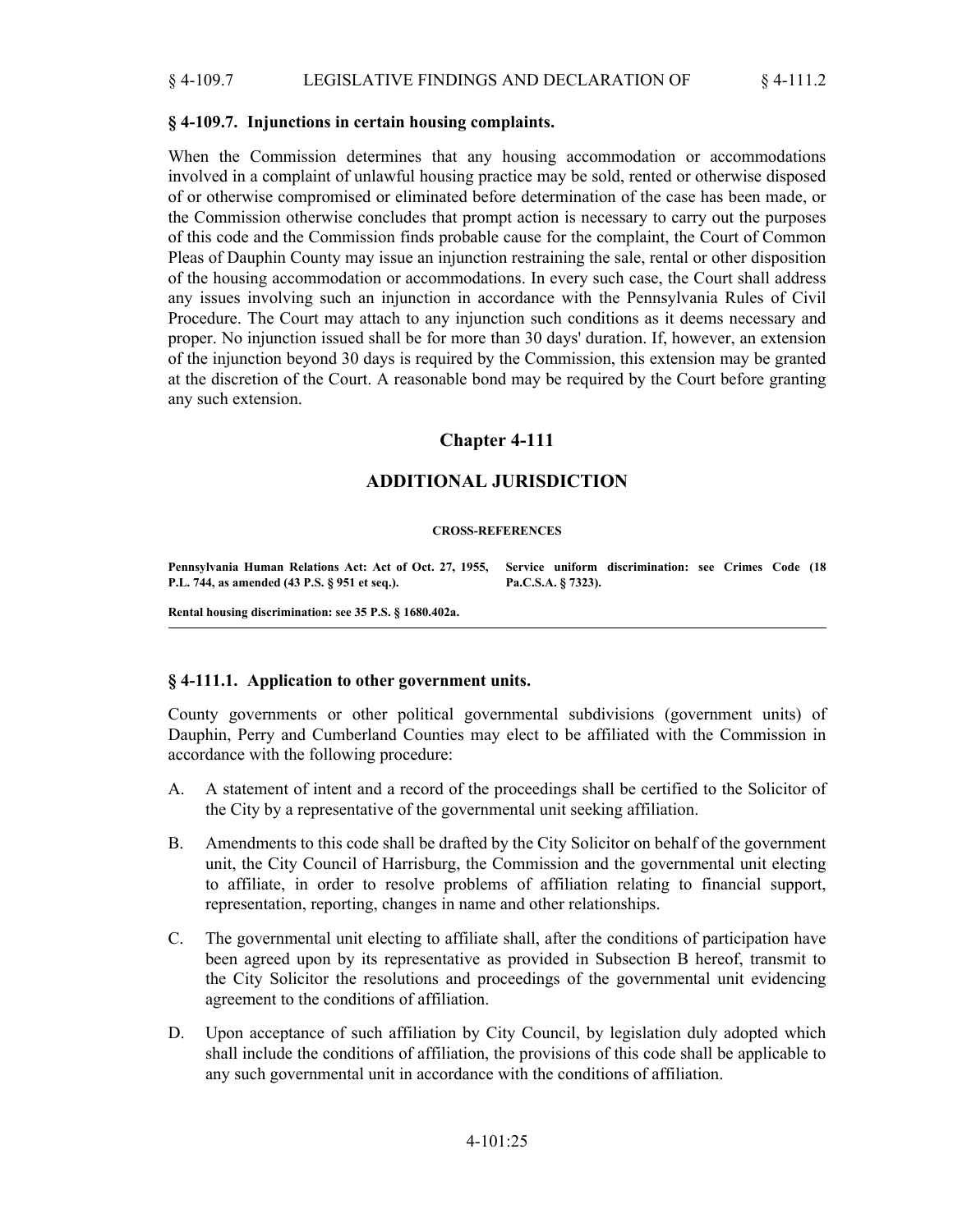#### **§ 4-111.2. Additional coverage.**

- In order to effectuate the purposes of this code and recognizing that discriminatory and other practices exist outside of the City, which practices have over the years served to harm, adversely affect and discriminate against both the City and the people who live within the City, the Commission is empowered by this chapter to identify and aggressively pursue both instances and patterns of such conduct as may exist in the region. A.
- Subsequent to the 1954 United States Supreme Court decision relative to public school segregation, practices and effects from zoning, real estate, housing, public accommodation, education, and other laws and activities have developed in various other municipalities such that disparity, separation and exclusion along largely racial, ethnic and economic bases now exist in the region, with the most notable example being between the City and most of its suburban neighbors. Such practices and activities have created and do create the real potential for an environment within which discrimination can and does exist in the region to the detriment of affected classes within the City. The Commission shall diligently review such practices and activities to identify their effects and shall undertake the steps necessary to bring about their end. B.
- In the course of such review and activities, the Commission may utilize all remedies available by law, including securing the assistance of or filing appropriate actions before the Pennsylvania Human Relations Commission, the United States Department of Housing and Urban Development, the United States Department of Justice, the United States Equal Opportunity Commission and the county, state and federal courts. C.

## **Chapter 4-113**

## **AUTHORIZATION TO RECEIVE DONATIONS**

#### **§ 4-113.1. Commission authorized to receive donations.**

The authorization and appropriation of public funds to the Harrisburg Human Relations Commission shall not preclude the Commission from accepting donations to be used in administering this code from any other sources, public or private.

### **Chapter 4-115**

### **PENALTY**

#### **CROSS-REFERENCES**

**Pennsylvania Human Relations Act: Act of Oct. 27, 1955, Service uniform discrimination: see Crimes Code (18 P.L. 744, as amended (43 P.S. § 951 et seq.). Pa.C.S.A. § 7323).**

**Rental housing discrimination: see 35 P.S. § 1680.402a.**

#### **§ 4-115.99. Penalty.**

In addition to the entry of an order under the provisions of  $\S$  4-107.7B, any person who willfully violates any provision of this code relating to unlawful practices, or any rule or A.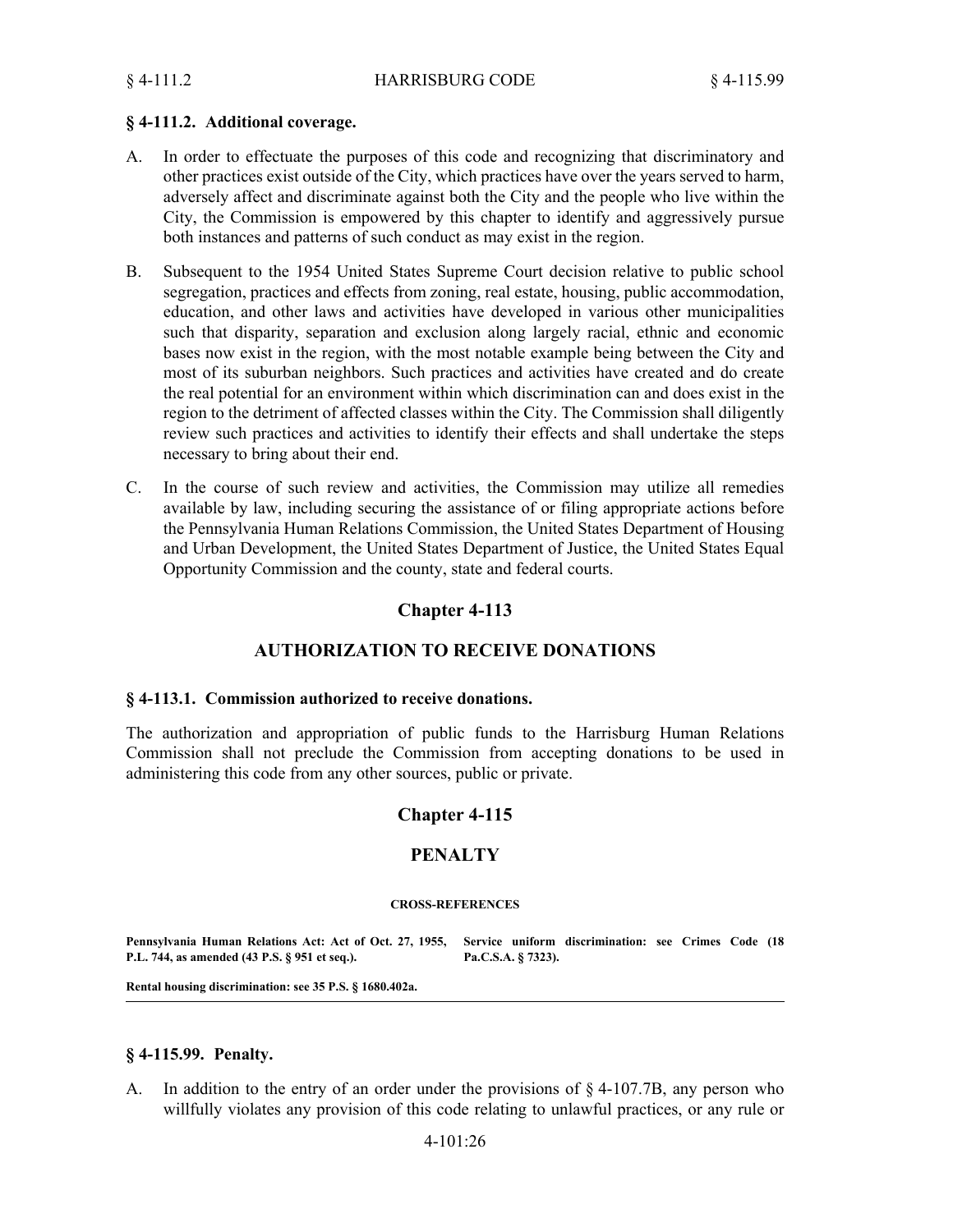#### § 4-115.99 LEGISLATIVE FINDINGS AND DECLARATION OF § 4-201.1

regulation duly adopted by the Commission relating thereto, or who fails to comply with any order of the Commission, shall be punished as provided in this chapter.

- The power of the Commission to award damages in cases of discriminatory housing practices shall derive from state law and/or City ordinance. To the extent that the Commission is authorized to act pursuant to law, the Commission may assess a civil penalty including but not limited to: **[Amended 12-11-2007 by Ord. No. 31-2007]** B.
	- Fine in an amount not to exceed \$11,000 if the respondent has not been adjudged to (1) have committed any prior discriminatory practices.
	- Fine in an amount not to exceed \$32,500 if the respondent has been adjudged to have (2) committed one other discriminatory practice during the five-year period prior to the date of the order.
	- Fine in an amount not to exceed \$60,000 if the respondent has been adjudged to have (3) committed more than one discriminatory practice during the seven-year period prior to the date of the order.
- In any proceeding brought under this code, the Commission or the court may grant reasonable attorney fees and costs to the prevailing party, provided that no such award of attorney fees or costs shall, in the opinion of the Commission or the court, constitute an excessive burden or discourage the filing of complaints under this code. Any complainant who has prevailed before the Commission shall be deemed a prevailing party for purposes of this subsection. The Commission's decisions regarding the assessment of attorney fees and costs shall not be disturbed unless there is a demonstrable abuse of the Commission's discretion.  $C_{\cdot}$
- The Commission shall also have the authority to grant injunctive relief, including any such relief as it deems necessary to preserve its jurisdiction and authority pending appeal. D.
- Any person who willfully violates any provision of this code relating to unlawful practices, or any rule or regulation duly adopted by the Commission relating thereto, or fails to comply with any order of the Commission, shall, upon conviction thereof before any magisterial district judge having jurisdiction of such offense, pay a fine of not more than \$1,000 and, in default of payment of any such fine and costs, shall be imprisoned in the Dauphin County jail for a period not exceeding 90 days. E.

# **Part 2 (4-200), Life Partnership Registry**

### **Chapter 4-201**

### **GENERAL**

#### **§ 4-201.1. Purpose.**

The City is committed to promoting justice, equality and inclusiveness in the provision of health care and other benefits to its citizens, City employees, and employees of private businesses located in the City. The City finds that it is made up of a diversity of households and that in those households relationships exist in many different forms. Those forms include committed, unmarried couples in either same or opposite sex relationships; parent and child relationships;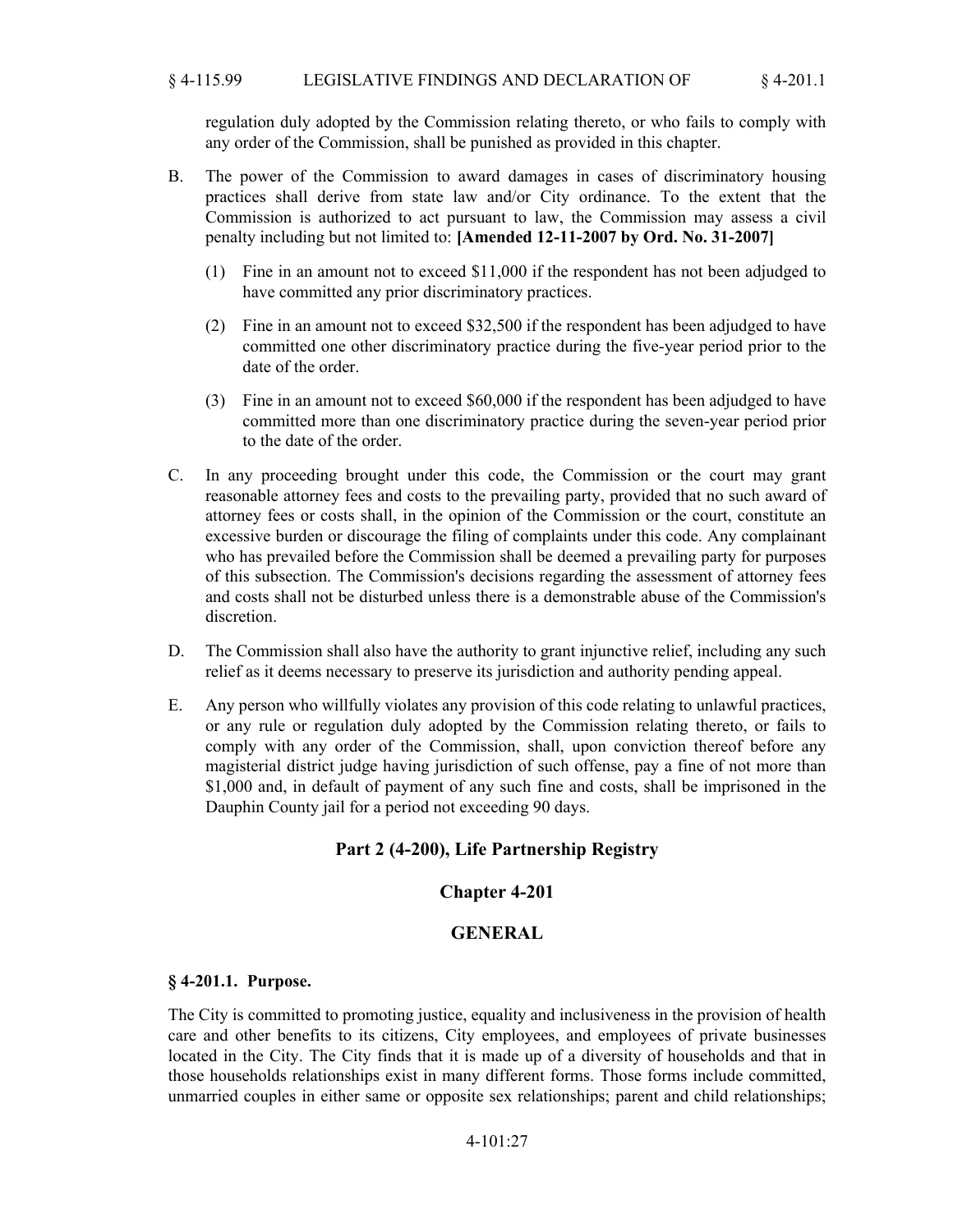other familial relationships; and committed friendships. The City wishes to promote the public health, safety, welfare, and prosperity of its citizens and generally improve the overall quality of life by allowing for the efficient and streamlined disposition of health care benefits or other benefits that the City or businesses located in the City might offer to their employees and dependents, including an employee's designee listed on the Life Partnership Registry. The City finds that a City-maintained list is the best way for the City and for businesses located in the City to reliably ascertain whether an employee's designee listed on the Life Partnership Registry and other dependents are eligible for such benefits. Therefore, it is the policy of the City to allow any two adults in a committed relationship who meet the Life Partnership Registry criteria to register with the City and to obtain a certificate attesting to their status.

# **§ 4-201.2. Definitions.<sup>4</sup>**

As used in this Part 2, unless otherwise expressly stated or clearly indicated by the context, the following terms shall have the meanings indicated:

CITY — The City of Harrisburg, a municipal corporation organized pursuant to the laws of the Commonwealth of Pennsylvania and operating pursuant to the Optional Third Class City Charter Law, 53 P.S. § 41101 et seq.

DECLARANTS — Two individuals making or who have made application with the City to become life partners.

DECLARATION OF LIFE PARTNERSHIP or DECLARATION — The registration of a life partner relationship on the Life Partnership Registry, pursuant to the requirements of § 4-201.3.

## DEPENDANT —

An individual who lives within the household of a life partnership and is: A.

- (1) A biological or adopted minor child of either life partner;
- A dependant of a life partner as "dependant" is defined by Internal Revenue Service (2) regulations; or
- (3) A ward of a life partner as determined in a guardianship proceeding.
- B. The creation of a life partnership does not in itself create a legal dependency.

HEALTH CARE FACILITY — Every place, institution, building or agency, whether organized for profit or not, which provides medical services, nursing services, health screening services, other health-related services, and supervisory care services.

LIFE PARTNERS — Those persons registered on the Life Partnership Registry under  $\S$  4-201.3.

LIFE PARTNERSHIP — Those persons involved in a relationship as life partners.

LIFE PARTNERSHIP REGISTRY — The records repository maintained by the City Clerk's office, wherein persons who meet the criteria of § 4-201.3 may register their relationship.

MUTUAL SUPPORT — That declarants contribute to each other's maintenance and well-being and financial support.

NOTICE OF TERMINATION — The process by which a life partnership ends for purposes of registration, pursuant to the provisions of § 4-203.2.

**<sup>4.</sup> Editor's Note: Amended at time of adoption of Code (see Ch. 1-303).**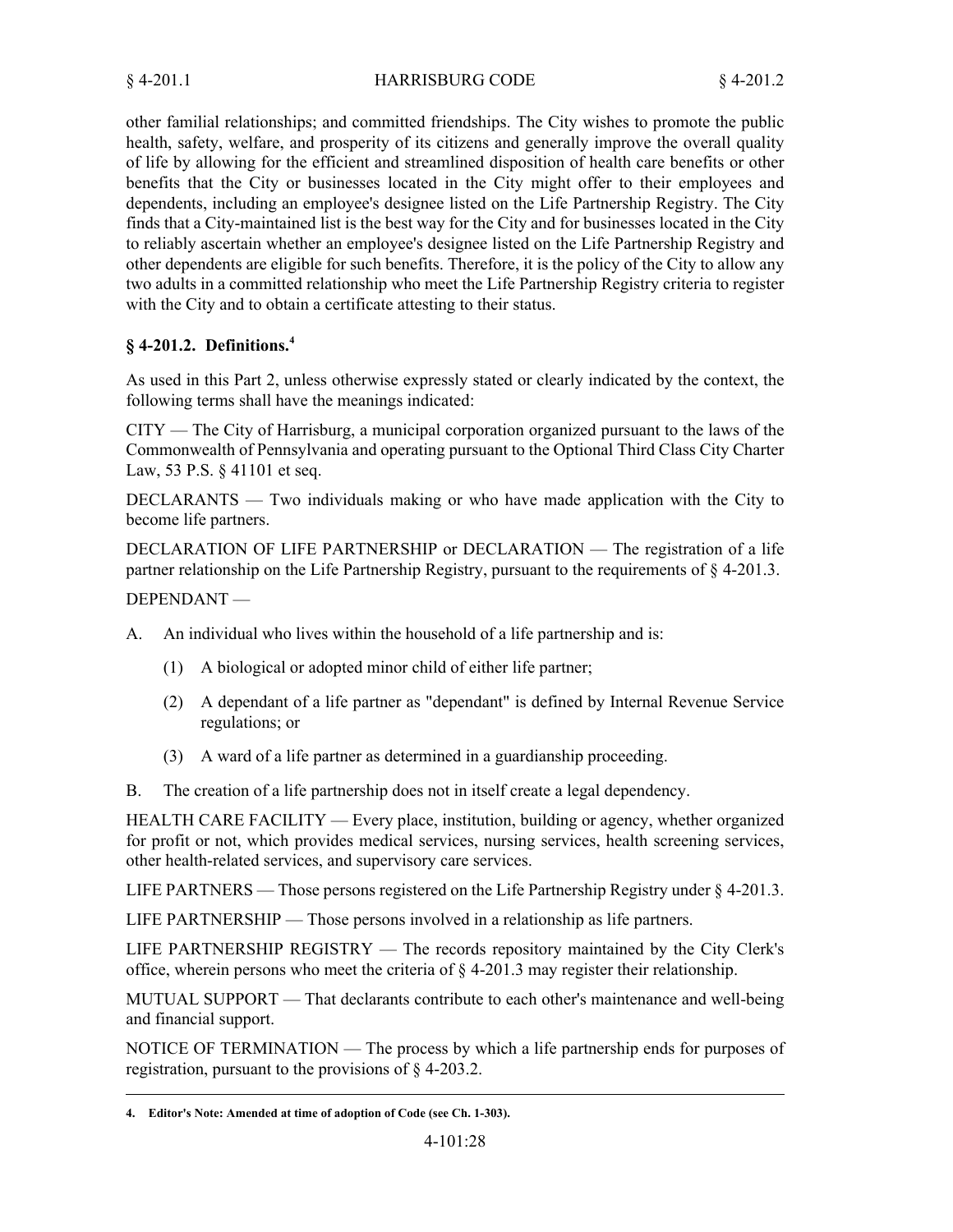PRIMARY RESIDENCE — The permanent home where both declarants reside and perform those tasks normally associated with one's permanent home.

## **§ 4-201.3. Requirements for Life Partnership Registry.**

To be eligible to register a relationship of life partnership with the City of Harrisburg, the two declarants must meet all of the following criteria:

- A. Freely declare that they are solely and mutually committed to each other;
- Be persons 18 years of age or older and be unmarried according to the laws of the Commonwealth of Pennsylvania, with neither being registered in another life partner relationship; B.
- Are not related to the other declarant by blood in any way which would prohibit marriage in the Commonwealth of Pennsylvania; C.
- D. Be competent to contract;
- Be directly dependent upon, or interdependent with, each other, sharing common financial obligations. Acceptable documentation shall include at least three of the following: E.
	- (1) Common ownership of property or lease;
	- (2) Common ownership of a vehicle;
	- (3) Driving licenses listing common address;
	- (4) Joint bank, investment or credit account;
	- Designation as a beneficiary of life insurance, retirement benefits or under the will of (5) each other; or
	- Assignment of each other as agent under a durable power of attorney or health care (6) power of attorney;
- F. Currently reside in the City, or one of the declarants works in the City;
- Agree under penalty of law to notify the City of any change in the status of the life partnership; and G.
- Execute a declaration of life partnership attesting to the foregoing requirements and H. attesting that the parties are in a relationship of mutual commitment, support, and caring; are responsible for each other's physical and financial welfare; and have the present intention to remain in that relationship.

# **Chapter 4-203**

# **DECLARATION, MODIFICATION AND TERMINATION**

### **§ 4-203.1. Declaration of life partnership.**

A. Life partnership declarants shall make an official record of their relationship by executing a declaration of life partnership on the form prescribed by the City.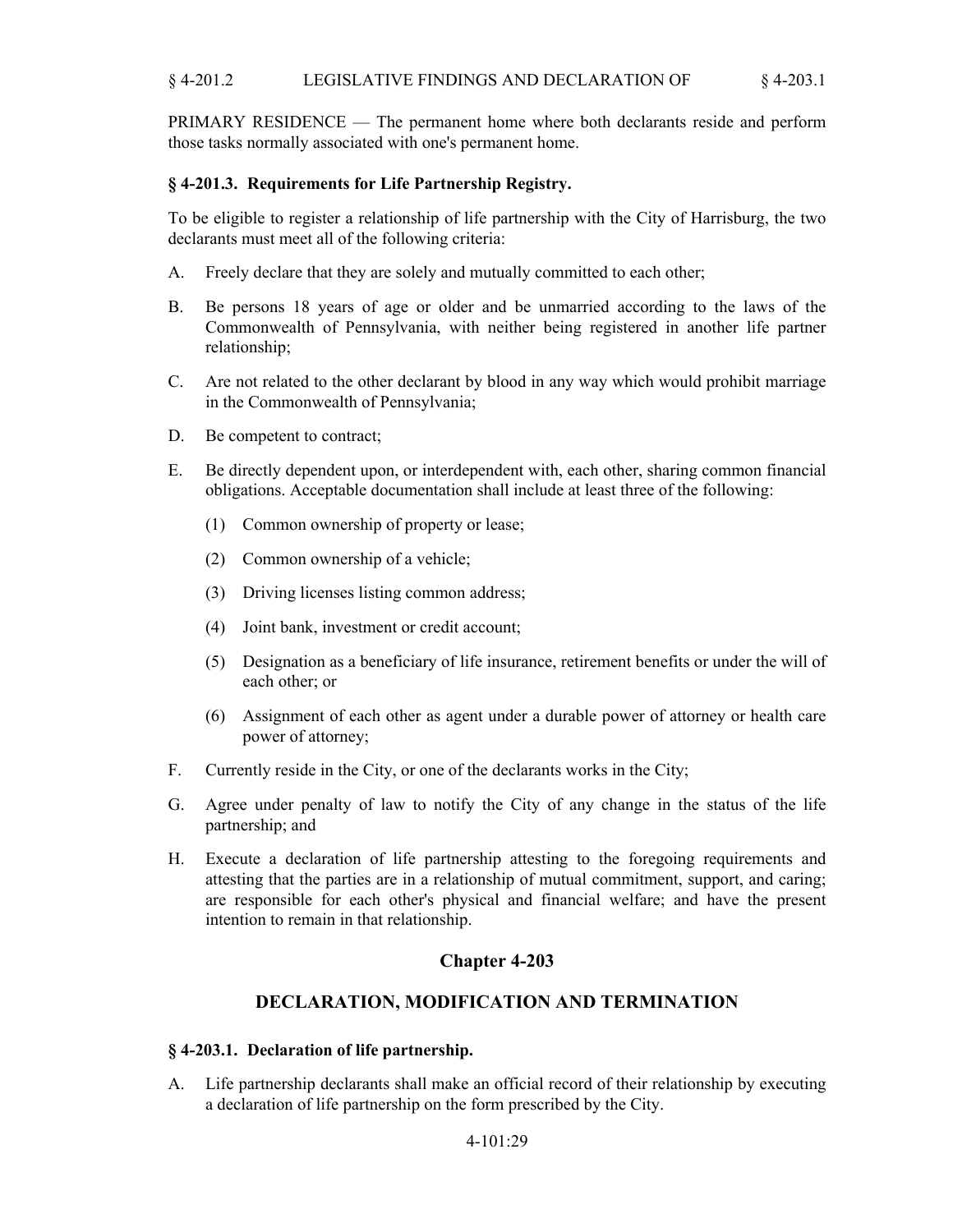- The declaration must include a statement that the persons are in a relationship of mutual support and caring and are responsible for each other's welfare. B.
- The declaration must include a statement that the declarants agree to file a termination of the relationship if there is a change in the status of their relationship such that they cease to meet the criteria for registration on the Life Partnership Registry. C.
- The sworn declaration shall include the date on which the life partnership registration was made, the mailing address of both declarants, and the notarized signatures of both declarants. The declaration shall further state that the declarants meet all the criteria for the Life Partnership Registry set forth in § 4-201.3. D.
- The City shall have no duty to verify the authenticity of the information provided by the individuals filing the declaration of life partnership if the documents provided appear to be valid on their face. E.
- In the event the City Clerk denies the request for life partner registration, the declarants may immediately appeal this adverse decision to the Harrisburg Human Relations Commission. F.

### **§ 4-203.2. Termination of life partnership.**

Life partnership ends for purposes of registration on the Life Partnership Registry when:

- A. Either of the declarants dies; or
- One or both declarants execute and file a notice of termination, on a form prescribed by the City, stating that one or more of the criteria listed in § 4-201.3 no longer applies. If only one of the declarants executes the notice of termination, the City Clerk shall send a copy of the notice of termination to the other declarant at his or her last known address of record, which shall be deemed sufficient notice of said termination and shall take effect 30 days after the declarant executes the notice of termination. This requirement does not apply if the termination of the life partnership is due to the death of one of the declarants. B.

### **§ 4-203.3. Registration and fees.**

- The City Clerk's office will keep a record of all declarations of life partnership and of all notices of termination of a life partnership. All information contained in a declaration of life partnership or notice of termination shall be open to public inspection. A.
- The fee for filing a declaration of life partnership shall be \$25, which entitles the persons filing the declaration of life partnership to two certified copies of the official declaration. Additional certified copies will be available at a cost of \$5 each. Fees may be adjusted by resolution. B.
- C. No fee will be charged for filing a notice of termination.
- An amendment to a declaration may be filed by a declarant with the City Clerk's office at any time to show a change in his or her mailing address or a legal name change, to correct clerical errors, to add a dependent child of a declarant, or for any other applicable reason. The record will be maintained so that amendments and notices of termination are filed with the declaration of life partnership to which they apply. No fee will be charged for filing an amendment to a declaration. Only a party to a registered life partnership may D.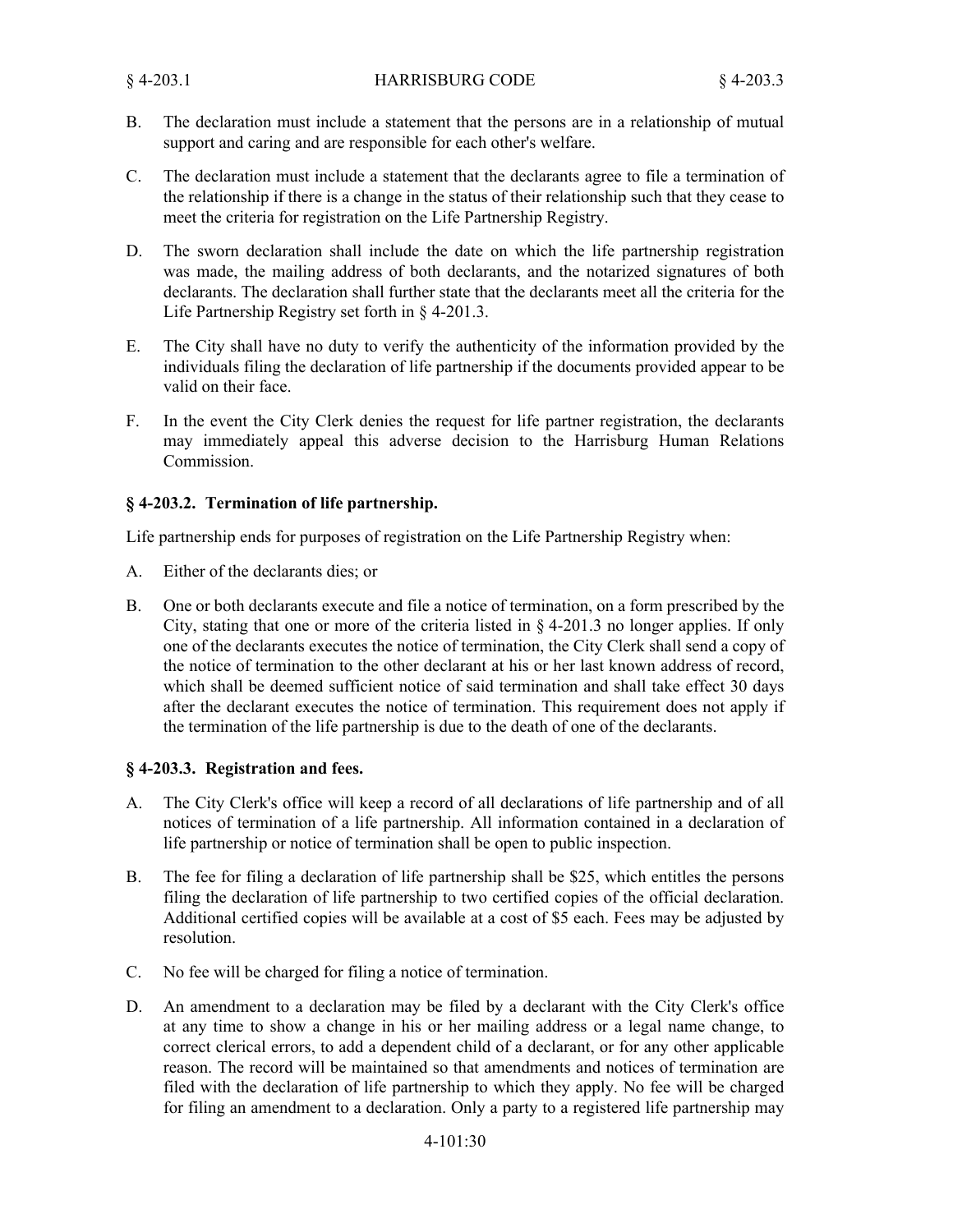apply to amend the declaration. Applications to amend a declaration must be supported by documentary evidence regarding the change and signed and acknowledged by both declarants.

# **Chapter 4-205**

# **RIGHTS**

## **§ 4-205.1. Health care visitation.**

When a declarant is a patient in any health care facility operating within the City, such health care facility shall allow the other life partner the same policies, rights and privileges of visitation as are granted to a married spouse or parent. A dependant of a registered life partnership shall have the same visitation rights as a patient's child.

## **§ 4-205.2. Other benefits.**

Employers located within the City may request verification of life partner status to facilitate the provision of benefits which meet the goals of this Part 2 for its employees. The City Clerk shall cooperate with such requests.

## **§ 4-205.3. Real estate.**

When used in any residential lease, rental agreement or other contract for the possession or use of leased residential real estate located within the City, the definition of the term "family" shall be interpreted to include within a person's family a life partner. When the term "family" is used in such an agreement and includes within its scope the parents, children or other blood relatives of a spouse, the term shall also include the parents, dependants or other blood relatives of the person with whom the individual has filed a declaration of life partnership in the City registry. This section shall not affect any laws of the United States or the Commonwealth of Pennsylvania regarding real estate.

# **§ 4-205.4. Bereavement leave.**

An employer located within the City which allows an employee bereavement leave for the death of a spouse, child or parent shall allow employees the same terms of leave for life partners and dependants of a life partnership.

- Proof of life partner registration. Any employer covered by this section may require its employees to submit proof of registration of their life partner status. A certified copy of a declaration of life partnership which has been issued by the City Clerk must be accepted as such proof.**<sup>5</sup>** A.
- Application to public entities. Since the City itself is an employer in the City, to the full extent allowed by law, this section shall apply with full force and effect to the City and any of its newly created authorities. This section shall not apply to any other public entity, including but not limited to the United States, the Commonwealth of Pennsylvania, and the County of Dauphin. B.

**<sup>5.</sup> Editor's Note: Amended at time of adoption of Code (see Ch. 1-303).**